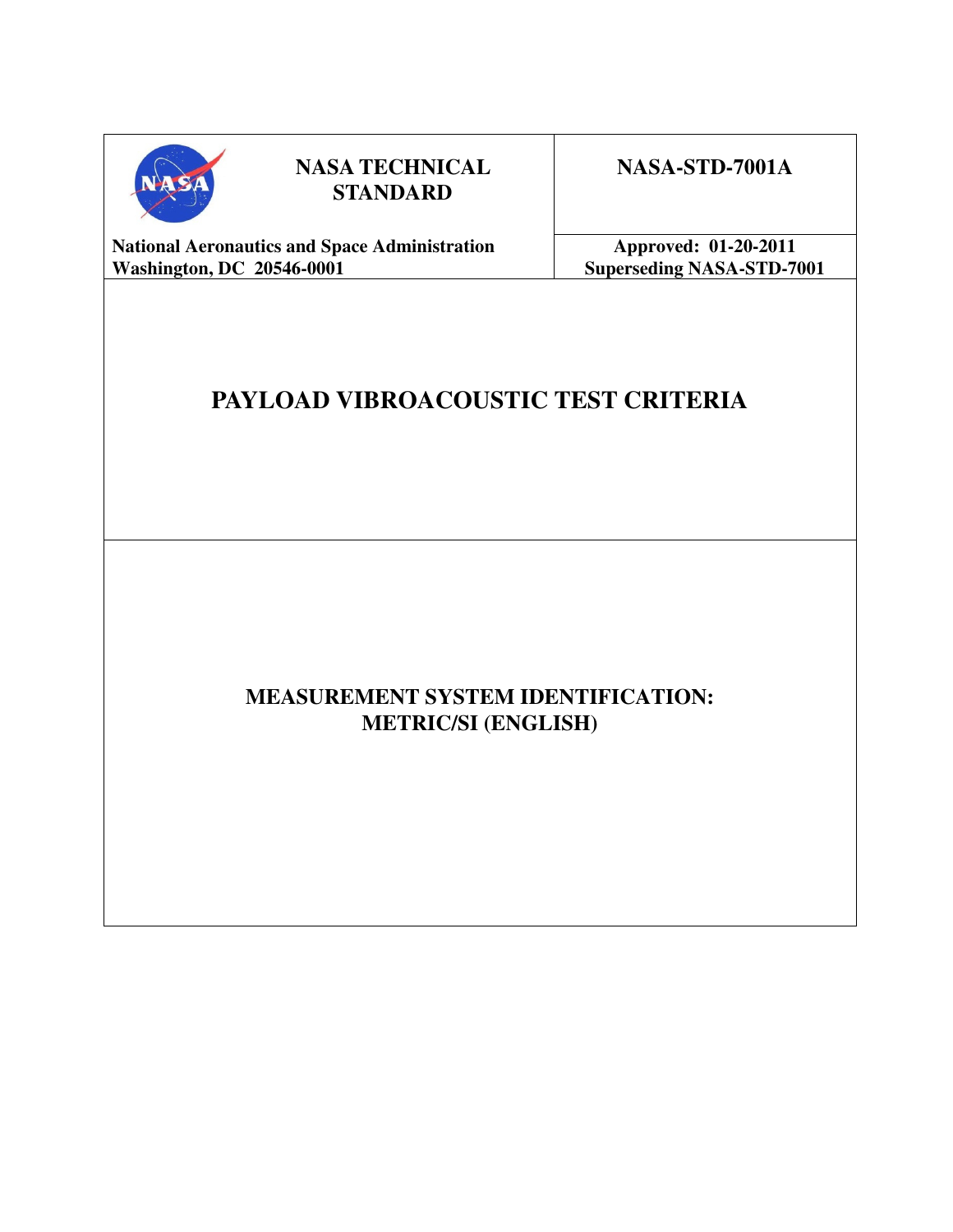## **DOCUMENT HISTORY LOG**

|          | <b>Document</b><br><b>Revision</b> | <b>Approval Date</b> | <b>Description</b>     |
|----------|------------------------------------|----------------------|------------------------|
| Baseline |                                    | $06 - 21 - 1996$     | Initial Release        |
| Revision |                                    | $01-20-2011$         | See description below: |

General: Incorporated document into the standards template and made editorial changes.

Foreword: Moved background information to 5.3 and added  $3<sup>rd</sup>$  paragraph that states: "This standard establishes a uniform usage of test factors in the vibroacoustic verification process for spaceflight payload hardware."

1.1: Added  $2<sup>nd</sup>$  paragraph that states: "This standard defines ... approval date."

1.2: Changed  $1^{st}$ ,  $2^{nd}$ , and  $3^{rd}$  paragraphs to conform to the standard template. Added last sentence to the 4<sup>th</sup> paragraph to read: "This standard does not apply to payload programs approved prior to the date of this document." Moved definitions for "payload," "subsystem," and "component" from the  $5<sup>th</sup>$  paragraph to section 3.2.

1.2.1 Deleted "Deviations to and tailoring of this standard for the project's specific applications shall be reviewed and approved" and added 1.3 on Tailoring.

1.2.2 Changed ". . . these variances . . ." to ". . . tailoring . . .."

2: Changed text to conform to standard template.

2.2: Corrected "NASA TN-2158" to "NASA TN-D-2158" and its title; added document number "Sandia Monograph SCR-607" to "*Factors for One-Sided Tolerance Limits and for Variables Sampling Plans*." Also corrected in text where cited.

2.4: Revised text to conform to standard template.

3.1: Moved "Abbreviations and acronyms" from 5.3.

3.2: Added three definitions from 1.2.

4.2.2: Changed first sentence of second paragraph from "…defined in section 4.2.3" to "...defined in the last paragraph of section 4.2.3."

Table 1: Changed "TABLE 4.2-1" to "Table 1." Also changed in text where cited.

4.2.4, No. 5 on  $c_a$ , added English units of measure after the metric units.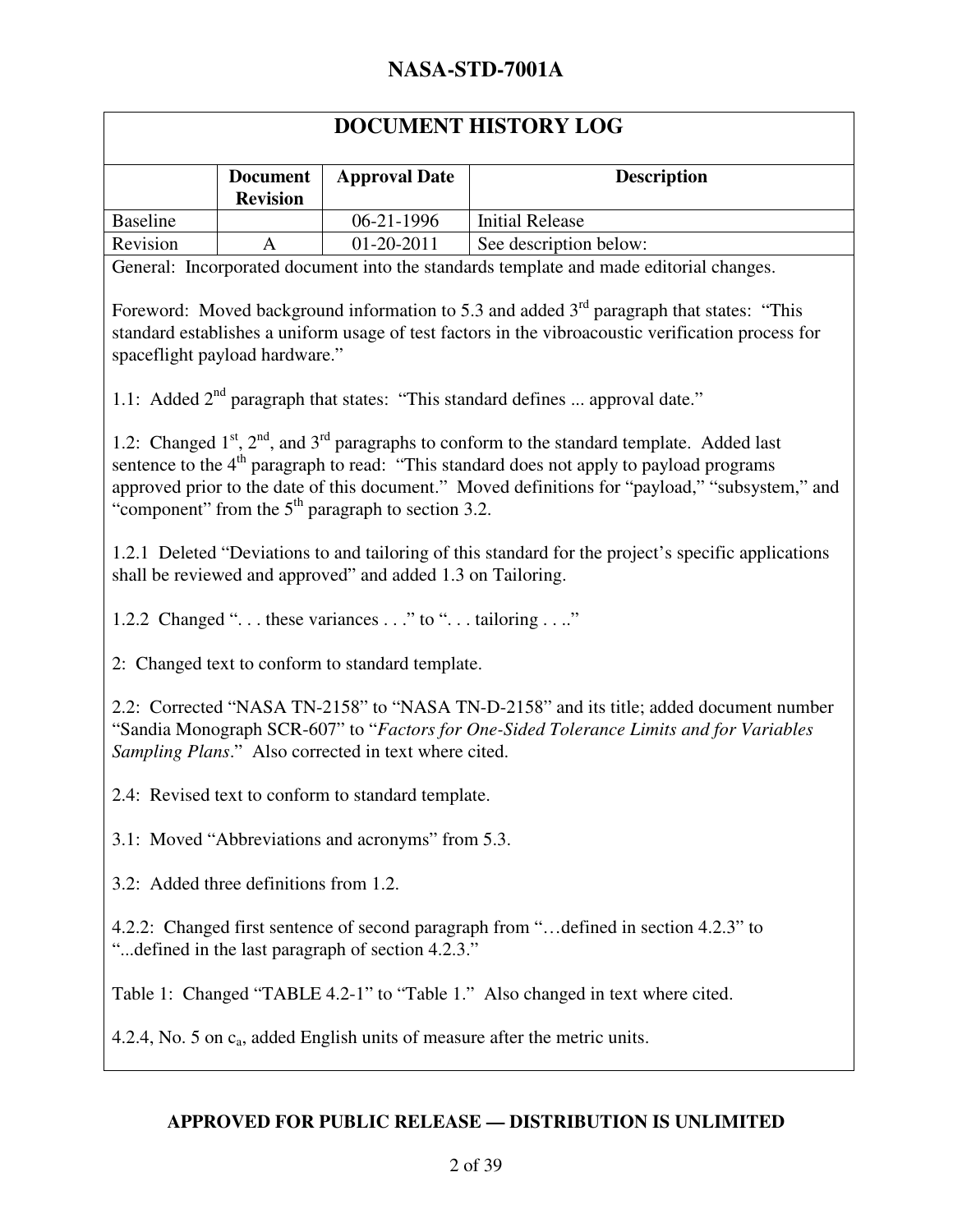| <b>Status</b>                                                                                                                                                                                                                                                                                                                                                                                                                                                                                                                                                                                                                                                                                                                                                                                                                                                                  | <b>Document</b><br><b>Revision</b>                                                                                                                                                                                                                                                                                                                                                                                                                                                                                                                                   | <b>Approval Date</b>                                                                                                | <b>Description</b>                                                                                                     |
|--------------------------------------------------------------------------------------------------------------------------------------------------------------------------------------------------------------------------------------------------------------------------------------------------------------------------------------------------------------------------------------------------------------------------------------------------------------------------------------------------------------------------------------------------------------------------------------------------------------------------------------------------------------------------------------------------------------------------------------------------------------------------------------------------------------------------------------------------------------------------------|----------------------------------------------------------------------------------------------------------------------------------------------------------------------------------------------------------------------------------------------------------------------------------------------------------------------------------------------------------------------------------------------------------------------------------------------------------------------------------------------------------------------------------------------------------------------|---------------------------------------------------------------------------------------------------------------------|------------------------------------------------------------------------------------------------------------------------|
| Revision<br>(Continued)                                                                                                                                                                                                                                                                                                                                                                                                                                                                                                                                                                                                                                                                                                                                                                                                                                                        | A                                                                                                                                                                                                                                                                                                                                                                                                                                                                                                                                                                    | 01-20-2011                                                                                                          |                                                                                                                        |
| where cited in text.                                                                                                                                                                                                                                                                                                                                                                                                                                                                                                                                                                                                                                                                                                                                                                                                                                                           |                                                                                                                                                                                                                                                                                                                                                                                                                                                                                                                                                                      |                                                                                                                     | 4.2.4, Figure 1: Changed from "fHgap/ca" to "f H <sub>gap</sub> /c <sub>a</sub> " and "FIGURE 4.2.1" to "Figure 1" and |
|                                                                                                                                                                                                                                                                                                                                                                                                                                                                                                                                                                                                                                                                                                                                                                                                                                                                                |                                                                                                                                                                                                                                                                                                                                                                                                                                                                                                                                                                      | "frequency of less than 25 Hz to avoid ramp-up resonance."                                                          | 4.3.1.6, $2nd$ paragraph, $2nd$ sentence: Changed from " frequency of less than 25 Hz" to                              |
| 4.3.2.6: Changed "must" to "shall."                                                                                                                                                                                                                                                                                                                                                                                                                                                                                                                                                                                                                                                                                                                                                                                                                                            |                                                                                                                                                                                                                                                                                                                                                                                                                                                                                                                                                                      |                                                                                                                     |                                                                                                                        |
|                                                                                                                                                                                                                                                                                                                                                                                                                                                                                                                                                                                                                                                                                                                                                                                                                                                                                |                                                                                                                                                                                                                                                                                                                                                                                                                                                                                                                                                                      | 4.3.4.2, 2 <sup>nd</sup> sentence: Changed "are" to "shall be."                                                     |                                                                                                                        |
|                                                                                                                                                                                                                                                                                                                                                                                                                                                                                                                                                                                                                                                                                                                                                                                                                                                                                |                                                                                                                                                                                                                                                                                                                                                                                                                                                                                                                                                                      | 4.3.4.a(2): Changed from "+/-5%" to " $\pm$ 3 dB."<br>4.4.3, $2nd$ paragraph: Changed "Appendix A" to "Appendix B." |                                                                                                                        |
| 5: Moved to Appendix A, Guidance.                                                                                                                                                                                                                                                                                                                                                                                                                                                                                                                                                                                                                                                                                                                                                                                                                                              |                                                                                                                                                                                                                                                                                                                                                                                                                                                                                                                                                                      |                                                                                                                     |                                                                                                                        |
|                                                                                                                                                                                                                                                                                                                                                                                                                                                                                                                                                                                                                                                                                                                                                                                                                                                                                |                                                                                                                                                                                                                                                                                                                                                                                                                                                                                                                                                                      | Appendix A: Changed "Appendix A" to "Appendix B."                                                                   |                                                                                                                        |
| A.2.1, $3rd$ paragraph: Added/revised in B.2.1, $3rd$ paragraph: "SEA has been used to solve a<br>variety of aerospace problems. For many years, the most widely used and most thoroughly<br>validated SEA program was the Vibroacoustic Payload Environmental Prediction System<br>(VAPEPS). JPL operated the VAPEPS Management Center to maintain the code and provide<br>user support to the aerospace community. In addition to its theoretical SEA predictions<br>capability, VAPEPS also had the capability to make empirical predictions using flight and test<br>databases. VAPEPS was used by most NASA Centers and most of the major aerospace<br>contractors; however, it is no longer being maintained. Today, there are a number of commercial<br>SEA codes available; among the most common are SEAM (Cambridge Collaborative, Inc.) and<br>AutoSEA (ESI Group). |                                                                                                                                                                                                                                                                                                                                                                                                                                                                                                                                                                      |                                                                                                                     |                                                                                                                        |
|                                                                                                                                                                                                                                                                                                                                                                                                                                                                                                                                                                                                                                                                                                                                                                                                                                                                                | A.2.1, $4^{th}$ paragraph: Deleted $4^{th}$ paragraph in B.2.1 that read: "VAPEPS was originally<br>developed by Lockheed Missile and Space Company under NASA GSFC funding. The Jet<br>Propulsion Laboratory (JPL) has operated the VAPEPS Management Center since 1985. The<br>objectives of the Center are to validate, maintain, and improve the prediction code, and to provide<br>user support for the aerospace community. Sponsors of the VAPEPS Management Center have<br>included NASA GSFC, US Air Force/Space Division, and NASA Glenn Research Center." |                                                                                                                     |                                                                                                                        |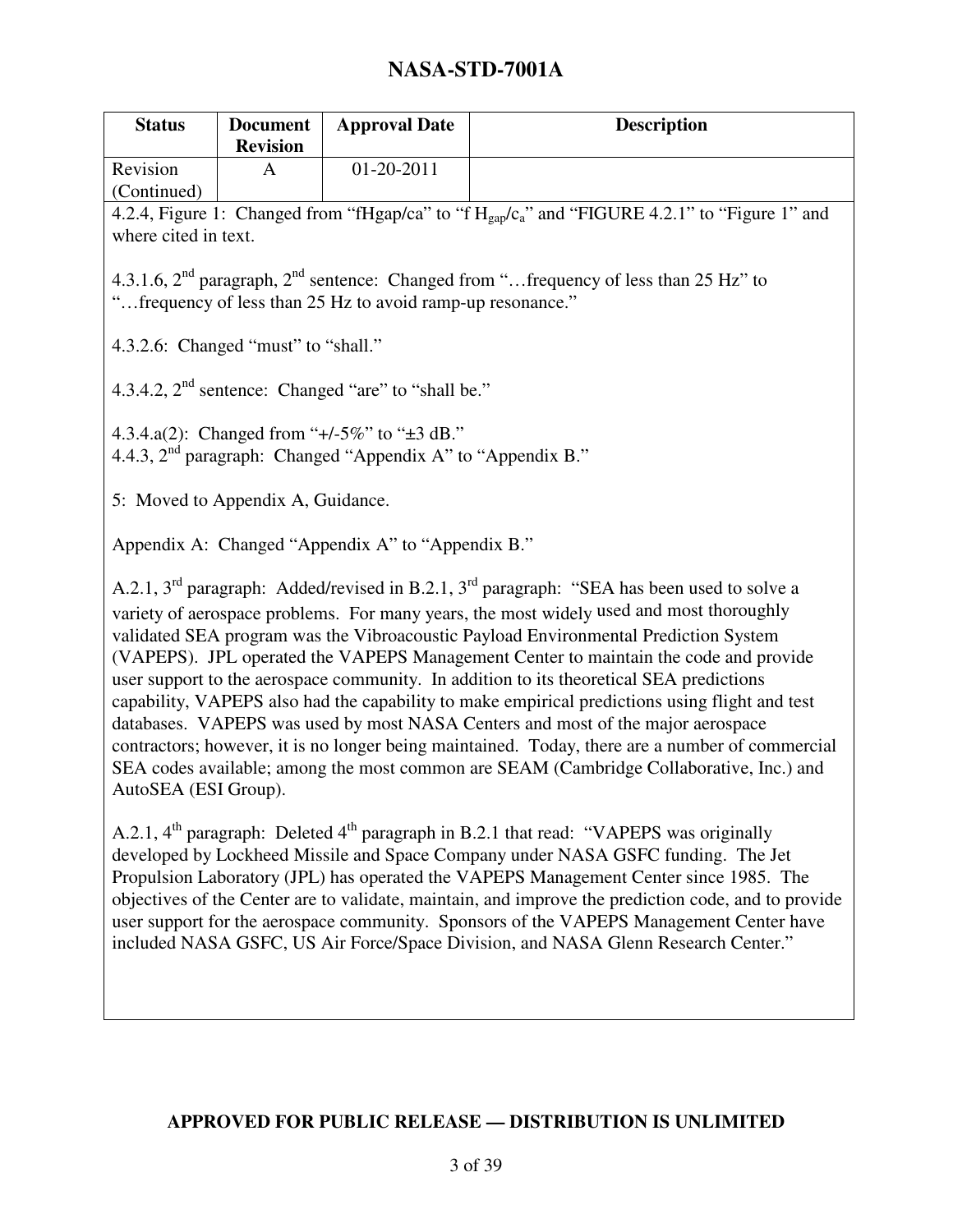| <b>Status</b>                                                                                                          | <b>Document</b> | <b>Approval Date</b> | <b>Description</b> |  |
|------------------------------------------------------------------------------------------------------------------------|-----------------|----------------------|--------------------|--|
|                                                                                                                        | <b>Revision</b> |                      |                    |  |
| Revision                                                                                                               | A               | $01-20-2011$         |                    |  |
| (Continued)                                                                                                            |                 |                      |                    |  |
| A.1.2, $5^{\text{th}}$ paragraph: Added as $5^{\text{th}}$ paragraph in B.1.2: "An effort by the Aerospace Corporation |                 |                      |                    |  |
| in California to integrate all test databases, analytical tools (including SEA, FEM, BEM), and                         |                 |                      |                    |  |
| scaling tools into one package, resulted in a package called Vibroacoustic Intelligent System                          |                 |                      |                    |  |
| Predicting Environments, Reliability, and Specifications (VISPERS). VISPERS is widely                                  |                 |                      |                    |  |

Changed "Appendix B" to "Appendix C."

accepted by the Air Force."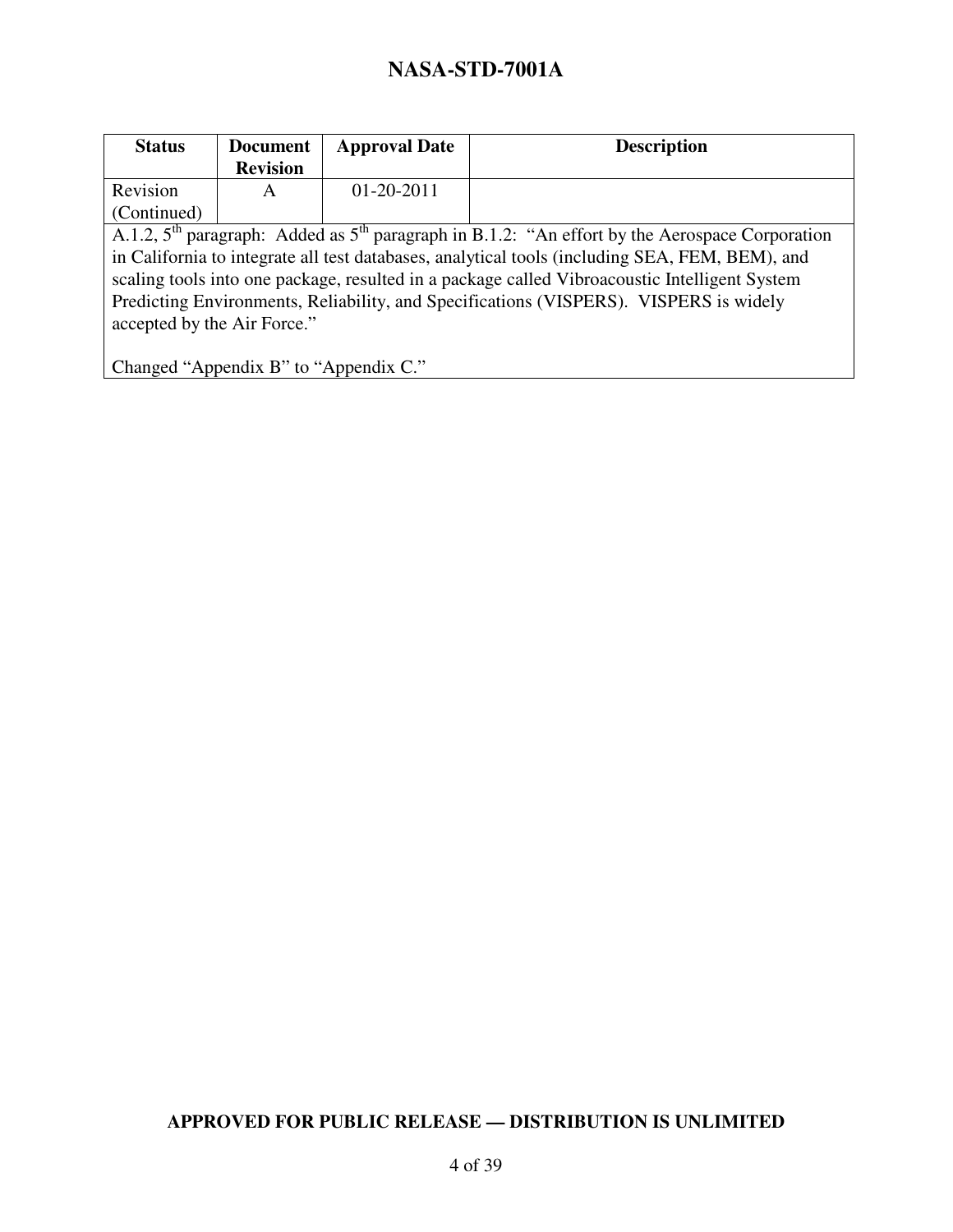#### **FOREWORD**

This Standard is published by the National Aeronautics and Space Administration (NASA) to provide uniform engineering and technical requirements for processes, procedures, practices, and methods that have been endorsed as standard for NASA programs and projects, including requirements for selection, application, and design criteria of an item.

This Standard is approved for use by NASA Headquarters and NASA Centers, including Component Facilities and Technical and Service Support Centers.

This Standard establishes a uniform usage of test factors in the vibroacoustic verification process for spaceflight payload hardware.

Requests for information, corrections, or additions to this Standard should be submitted via "Feedback" in the Standards and Technical Assistance Resource Tool at http://standards.nasa.gov.

\_\_\_\_\_\_\_\_\_\_\_\_\_\_\_\_\_\_\_\_\_\_\_\_\_\_\_\_\_\_\_\_\_\_\_\_\_\_\_\_\_\_ \_\_\_\_\_\_\_\_\_\_\_\_\_\_\_\_\_\_\_\_\_\_\_

*Original Signed By: 01-20-2011* 

Michael G. Ryschkewitsch Approval Date NASA Chief Engineer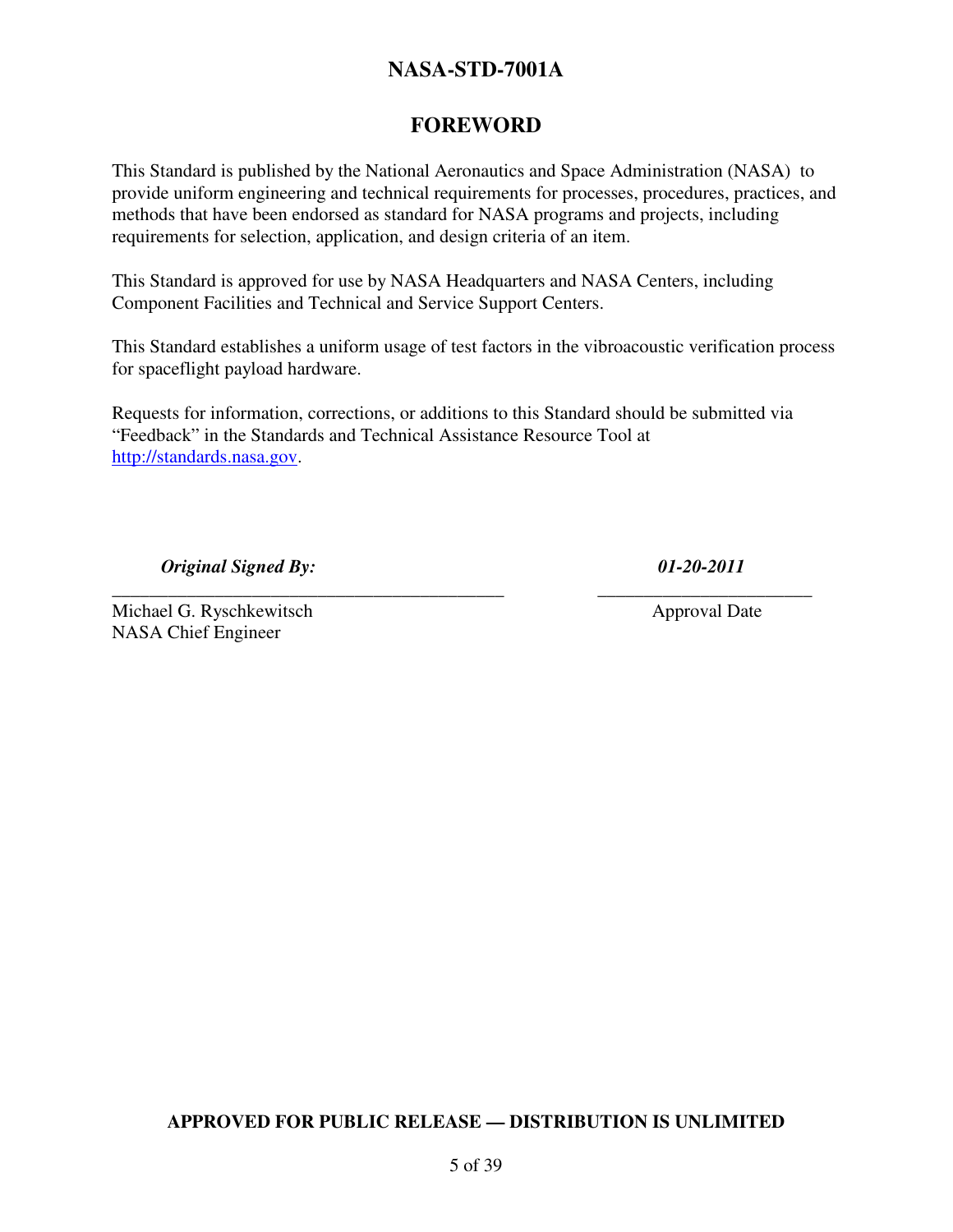# **TABLE OF CONTENTS**

#### **SECTION**

#### **PAGE**

|                |                                                                  | $\overline{2}$<br>5 |
|----------------|------------------------------------------------------------------|---------------------|
|                |                                                                  |                     |
| 6              |                                                                  |                     |
|                |                                                                  | 7<br>7              |
|                |                                                                  |                     |
| $\mathbf{1}$ . |                                                                  | 8                   |
| 1.1            |                                                                  | 8                   |
| 1.2            |                                                                  | 8                   |
| 1.3            |                                                                  | 9                   |
| 1.4            |                                                                  | 10                  |
|                |                                                                  |                     |
| 2.<br>2.1      |                                                                  | 11                  |
|                |                                                                  | 11                  |
| 2.2            |                                                                  | 11                  |
| 2.3            |                                                                  | 12                  |
| 2.4            |                                                                  | 13                  |
| 3.             |                                                                  | 13                  |
| 3.1            |                                                                  | 13                  |
| 3.2            |                                                                  | 14                  |
| 4.             |                                                                  | 15                  |
| 4.1            | Methods and Assumptions Related to the Use of Verification Tests | 15                  |
| 4.1.1          |                                                                  | 15                  |
| 4.2            |                                                                  | 16                  |
| 4.2.1          |                                                                  | 16                  |
| 4.2.2          |                                                                  | 17                  |
| 4.2.3          |                                                                  | 17                  |
| 4.2.4          |                                                                  | 18                  |
| 4.3            |                                                                  | 19                  |
| 4.3.1          |                                                                  | 19                  |
| 4.3.2          |                                                                  | 22                  |
| 4.3.3          |                                                                  | 24                  |
| 4.3.4          |                                                                  | 24                  |
| 4.3.5          |                                                                  | 25                  |
|                |                                                                  |                     |
| 4.3.6          |                                                                  | 26                  |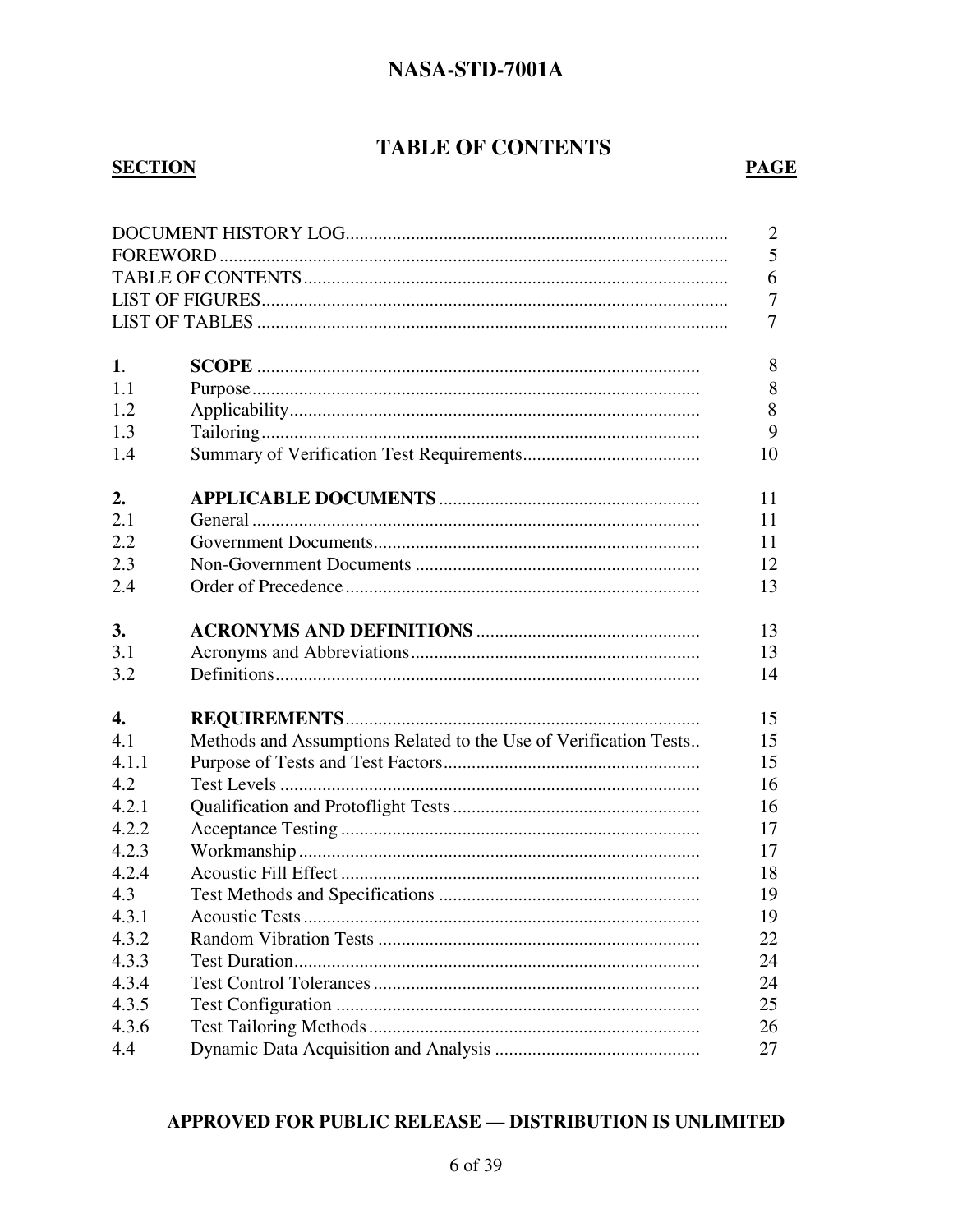#### **TABLE OF CONTENTS (Continued)**

#### **SECTION**

#### **PAGE**

#### **APPENDICES**

| $A \quad \alpha$ |  |
|------------------|--|
| B.               |  |
| $\mathcal{C}$    |  |

#### **LIST OF FIGURES**

# **FIGURE**

#### **LIST OF TABLES**

# 1 Component Minimum Workmanship Random Vibration Test

Levels .................................................................................................................... 18

#### **APPROVED FOR PUBLIC RELEASE — DISTRIBUTION IS UNLIMITED**

#### 7 of 39

#### **PAGE**

#### **PAGE**

# **TABLE**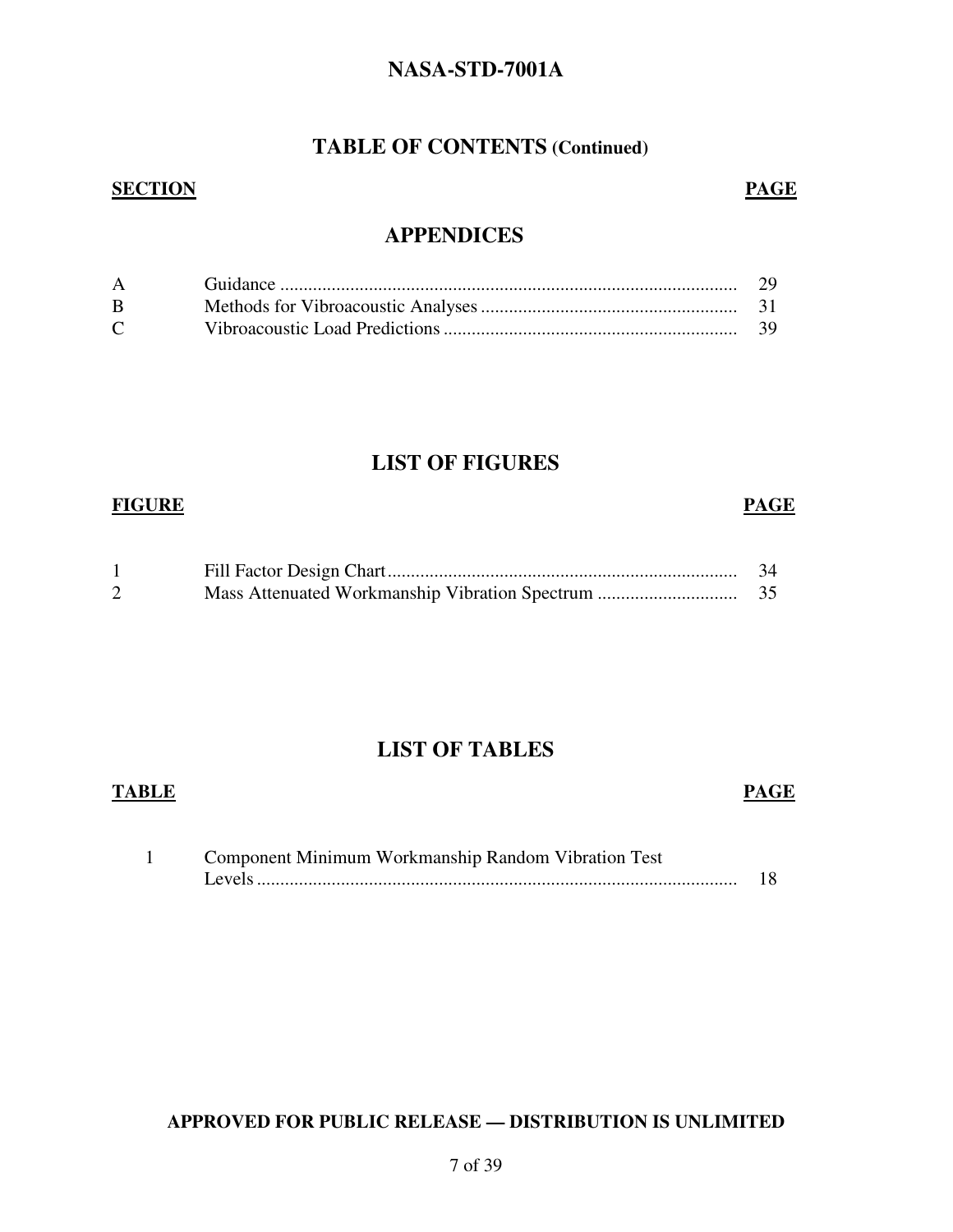# **PAYLOAD VIBROACOUSTIC TEST CRITERIA**

#### **1. SCOPE**

The term "vibroacoustics" is defined as an environment induced by high-intensity acoustic noise associated with various segments of the flight profile. Vibroacoustics manifests itself throughout the payload in the form of transmitted acoustic excitation and as structure-borne random vibration. This Standard specifically addresses the acoustic and random vibration environments and test levels.

#### **1.1 Purpose**

The primary objective of this Standard is to establish a uniform usage of test factors in the vibroacoustic verification process for spaceflight payload hardware. This Standard provides test factors for verification of payload hardware for qualification, protoflight, and flight acceptance programs. In addition, minimum workmanship test levels are included. With the exception of minimum workmanship test levels, these levels are provided in relation to the maximum expected flight level (MEFL). Although the major emphasis of this Standard is on test levels, the Standard also covers test duration, test control tolerances, data analysis, test tailoring, payload fill effects, and analysis methods.

This Standard defines procedures for developing vibroacoustic test criteria for NASA payloads. This document also presents methods for acceptance and qualification vibroacoustic testing, for statistical analysis of vibroacoustic data, and analysis methods for determining criteria. Minimum acoustic and random vibration workmanship test levels are specified. This Standard only applies to NASA payloads and payload components and is not retroactive to the approval date of this Standard.

#### **1.2 Applicability**

This Standard recommends engineering practices for NASA programs and projects.

This Standard is approved for use by NASA Headquarters and NASA Centers, including Component Facilities and Technical and Service Support Centers and may be cited in contract, program, and other Agency documents as a technical requirement. This Standard may also apply to the Jet Propulsion Laboratory (JPL) or to other contractors, grant recipients, or parties to agreements only to the extent specified or referenced in their contracts, grants, or agreements.

Mandatory requirements are numbered and indicated by the word "shall." Explanatory or guidance text is indicated in italics beginning in section 4.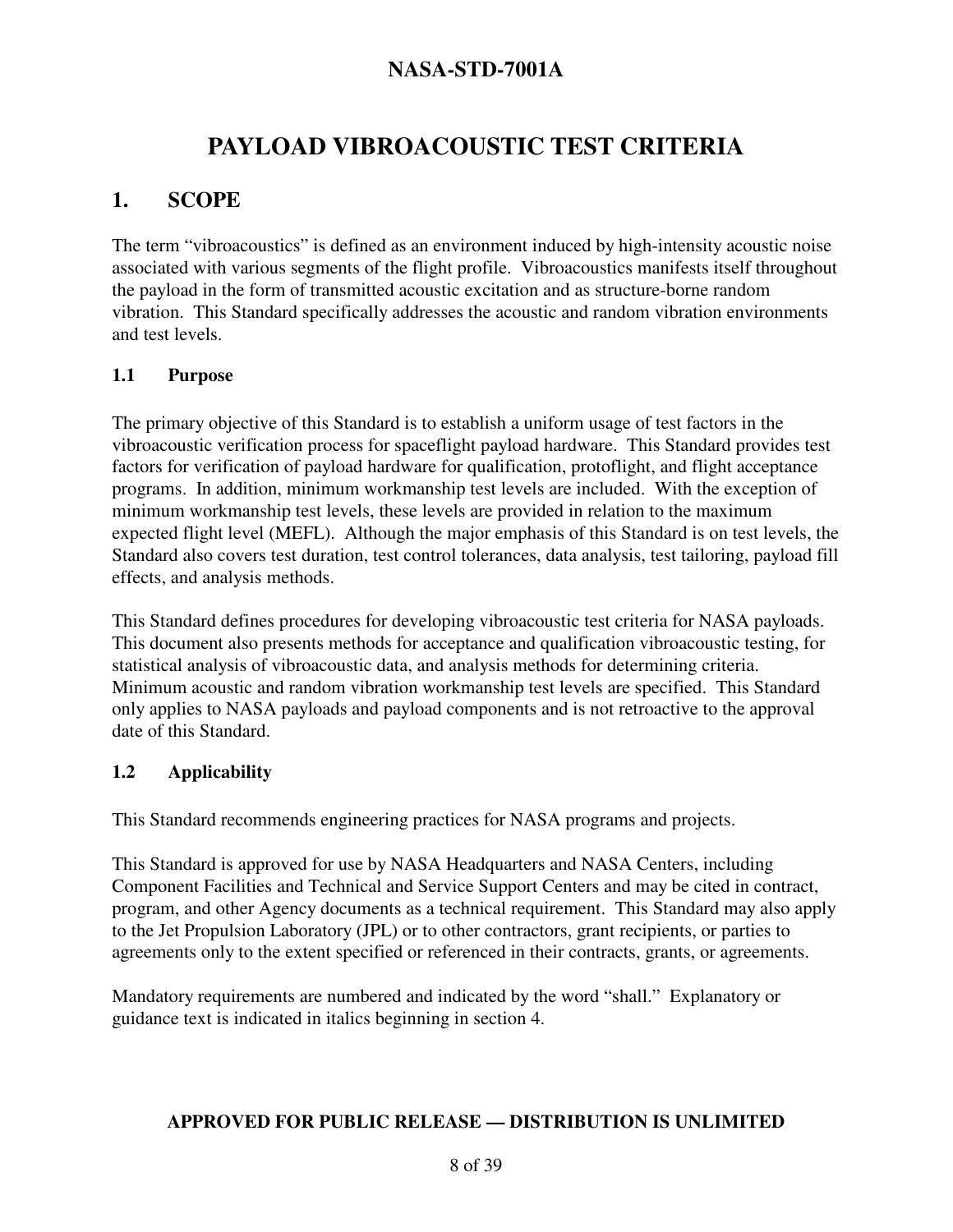This Standard applies only to spaceflight payload hardware. Launch vehicles, payloads launched by sounding rockets, aircraft and balloons, and ground support equipment (GSE) are excluded. This Standard does not apply to payload programs approved prior to the date of this document.

The levels of assembly for which the Standard is applicable are the payload, subsystem, and component levels as specifically identified or as judged to be appropriate (refer to definitions in section 3.2). This Standard is applicable to the full range of payload hardware programs including prototype, protoflight, follow-on, spare, and reflight.

**1.2.1** The levels and methods set forth herein shall form the basis for developing projectspecific requirements for all new payload projects.

**1.2.2** As much as possible, tailoring shall be identified early in the project's life cycle, e.g., prior to phase C/D implementation.

**1.2.3** A permanent record shall be maintained by the project's quality assurance organization.

**1.2.4** The Standard shall be applicable principally to Classes A, B, and C payloads.

*Class D payloads may utilize tailoring as stated in section 4.3.6.* 

*Classification of NASA payloads is defined in NPR 8705.4, Risk Classification for NASA Payloads.* 

**1.2.5** Verification programs which meet or exceed the mandatory requirements for vibroacoustic testing set forth in this document shall be considered compliant with this Standard.

#### **1.3 Tailoring**

Tailoring of this Standard for application to a specific program or project shall be formally documented as part of program or project requirements and approved by the Technical Authority.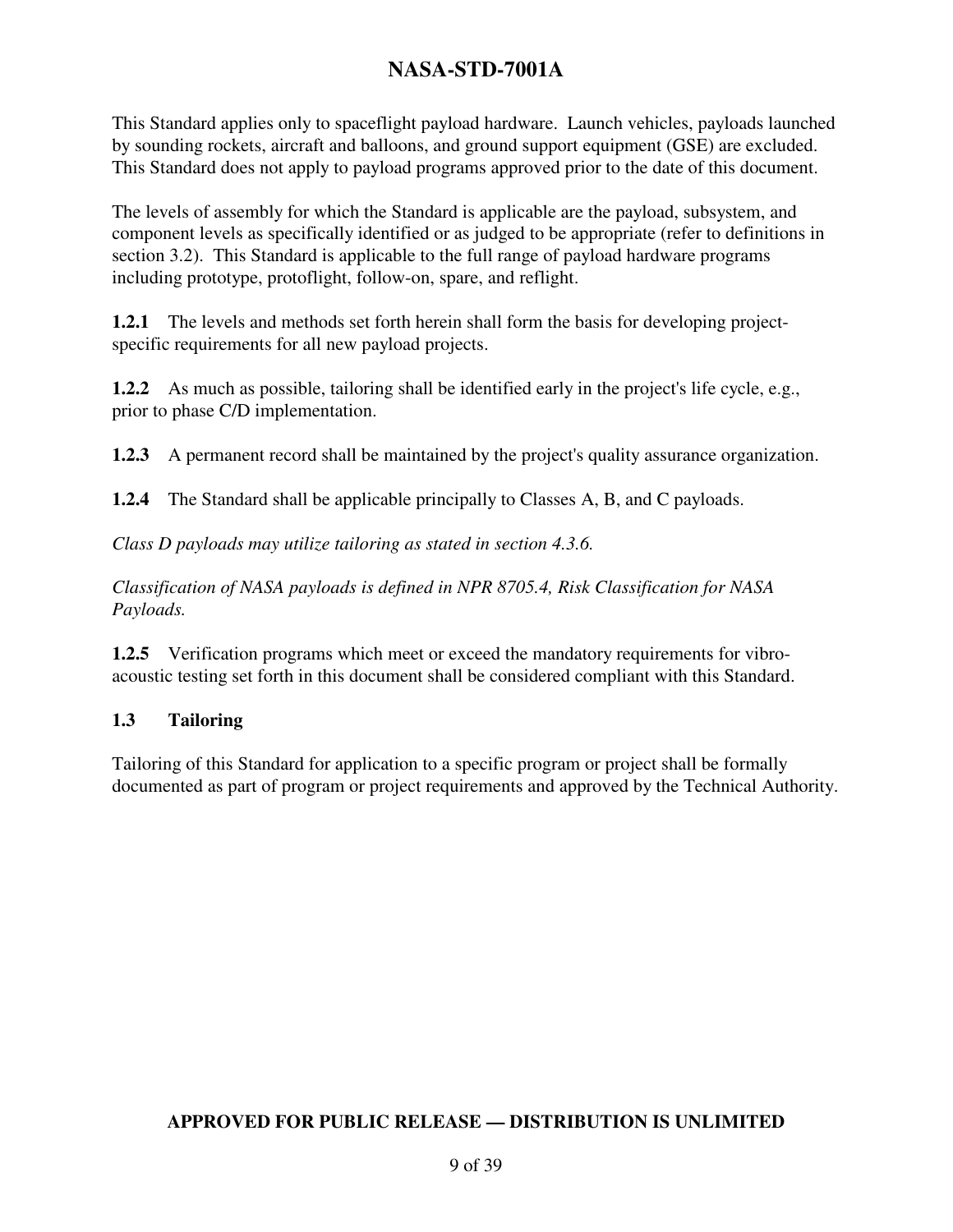|  | <b>1.4 Summary of Verification Test Requirements</b> |  |  |
|--|------------------------------------------------------|--|--|
|  |                                                      |  |  |

| <b>Maximum Expected Flight Level (MEFL)</b>  | 95%/50% Probability Level |
|----------------------------------------------|---------------------------|
|                                              |                           |
| Test levels                                  |                           |
| Qualification/protoflight                    | $MEFL + 3 dB$             |
| Flight acceptance                            | <b>MEFL</b>               |
| Minimum component vibration workmanship test | $6.8 g_{rms}$             |
| Minimum acoustic workmanship test            | 138 dB                    |
|                                              |                           |
| <b>Test durations</b>                        |                           |
| Qualification, single mission                | 2 minutes                 |
| Qualification, multiple (N) reflights        | $2 + 0.5N$ minutes        |
| Protoflight                                  | 1 minute                  |
| Flight acceptance                            | 1 minute                  |
| Payload classification applicability         | Classes A, B, and C       |

**1.4.1** A minimum workmanship random vibration test specification shall be imposed on electrical, electronic, and electromechanical components weighing less than 50 kilograms (kg) (110 lb). *The spectrum is given in 4.2.3, table 1.*

**1.4.2** When the workmanship test level exceeds the qualification/protoflight and/or the flight acceptance levels, the test levels shall envelope the two spectra.

**1.4.3** The minimum acoustic test level shall be 138 dB overall sound pressure level (OASPL). If the qualification/protoflight and/or flight acceptance test level is less than 138 dB OASPL, the spectrum shall be increased to this level.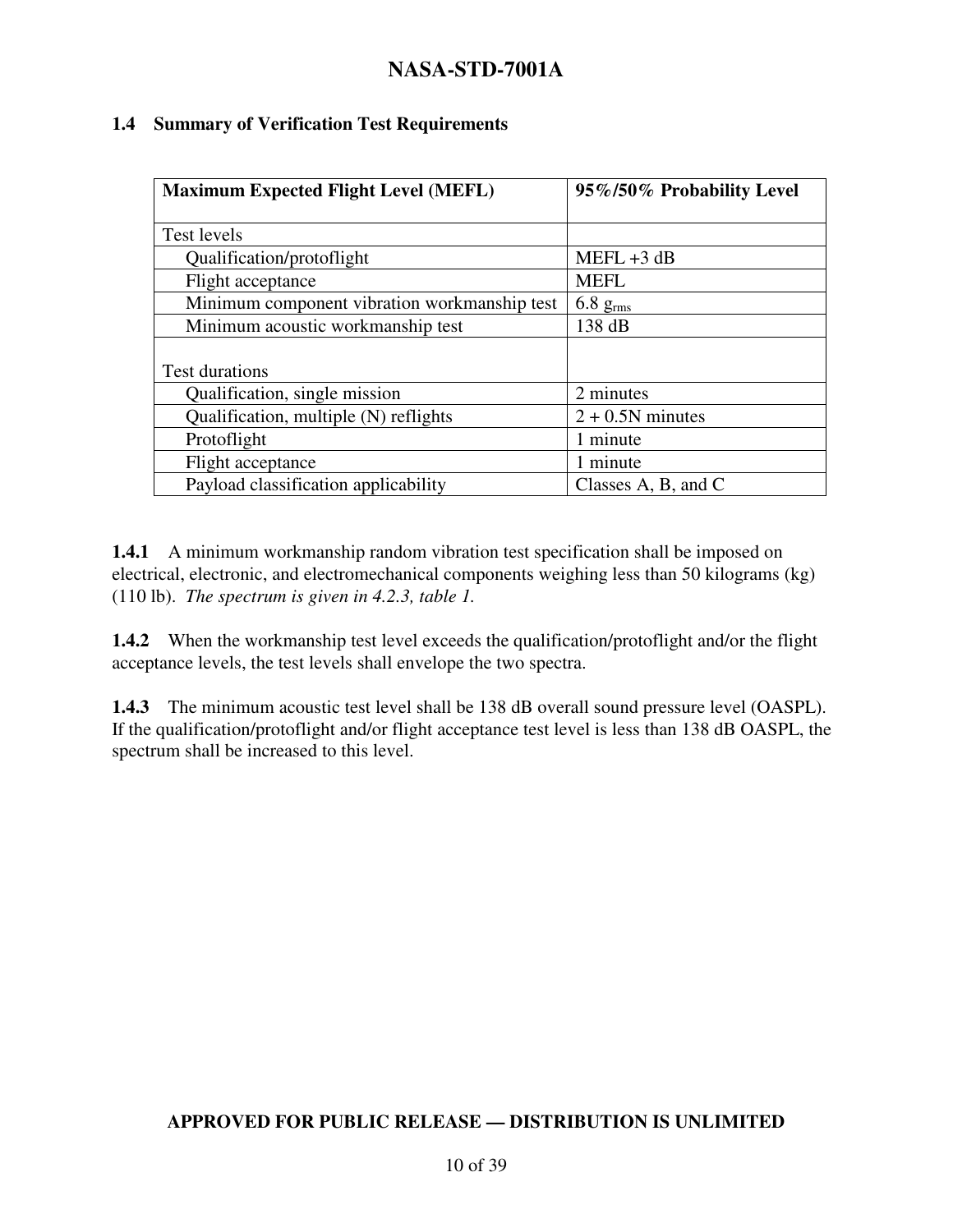#### **2. APPLICABLE DOCUMENTS**

#### **2.1 General**

The documents listed in this section contain provisions that constitute requirements of this Standard as cited in the text.

**2.1.1** The latest issuances of cited documents shall apply unless specific versions are designated.

**2.1.2** Non-use of specific versions as designated shall be approved by the responsible Technical Authority.

The applicable documents are accessible via the NASA Standards and Technical Assistance Resource Tool at http://standards.nasa.gov or may be obtained directly from Standards Developing Organizations or other document distributors.

#### **2.2 Government Documents**

#### **NASA**

| NASA-CR-173472    | <b>NASA Flight Electronics Environmental Stress Screening</b><br>Survey, E.J. Marian, Washington, DC, December 1983    |
|-------------------|------------------------------------------------------------------------------------------------------------------------|
| NASA-HDBK-7004    | Force Limited Vibration Testing                                                                                        |
| NASA-HDBK-7005    | Dynamic Environmental Criteria                                                                                         |
| NASA-STD-5002     | Load Analyses of Spacecraft and Payloads                                                                               |
| NASA-STD-7002     | Payload Test Criteria                                                                                                  |
| NASA-TN-2158      | <b>Statistical Techniques for Describing Localized Vibratory</b><br>Environments of Rocket Vehicles, Robert E. Barrett |
| <b>NPR 8705.4</b> | Risk Classification for NASA Payloads (Revalidated July 9,<br>2009)                                                    |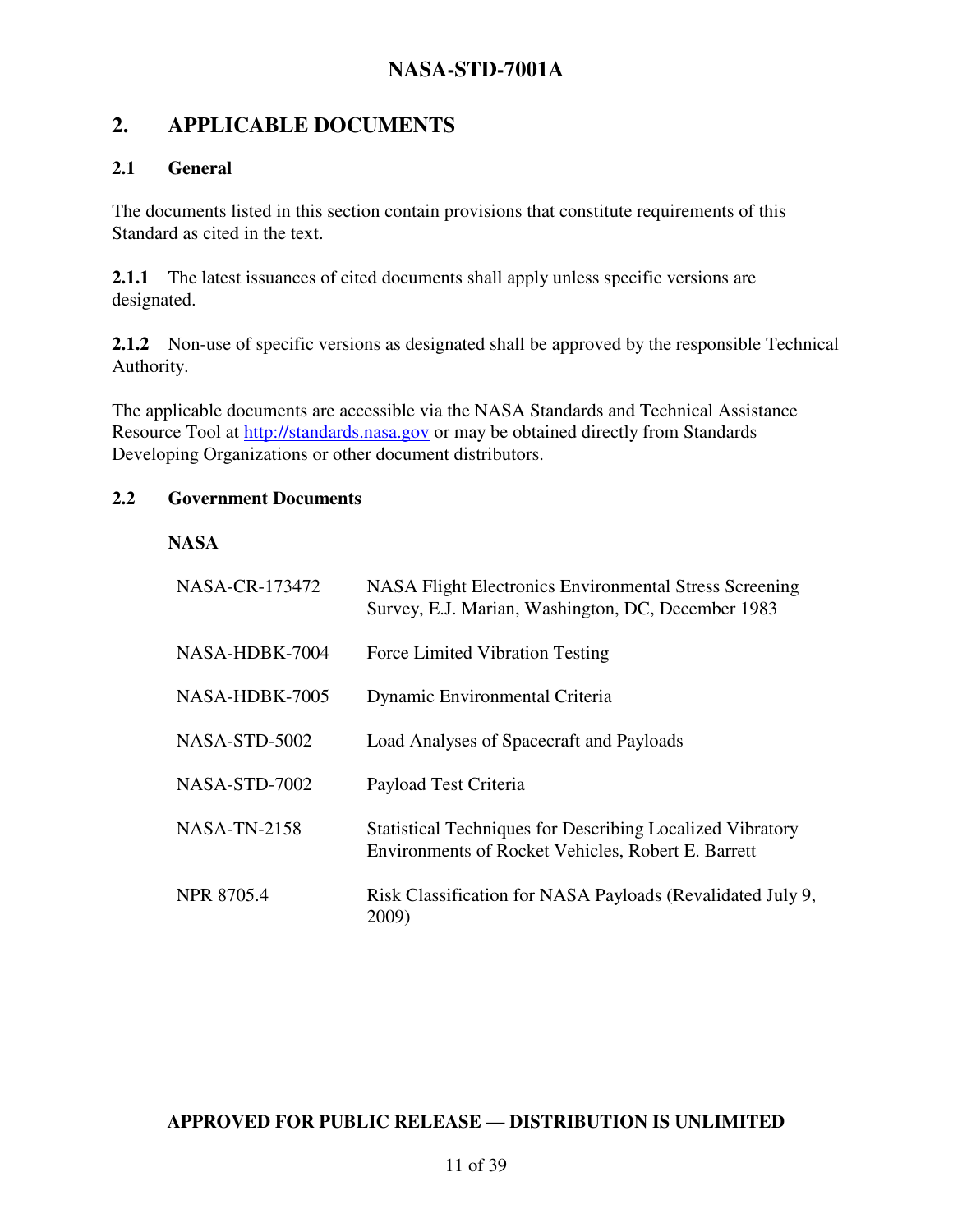#### **2.3 Non-Government Documents**

| Report No. 99S0650                 | Test Report for Acoustic and Structural Response Test, Test of<br>Generic Spacecraft/Nose Fairing Configurations, M.A.<br>Gehringer, B.H. Forssen, General Dynamics Space Systems<br>Division, June 1, 1994                                                                             |
|------------------------------------|-----------------------------------------------------------------------------------------------------------------------------------------------------------------------------------------------------------------------------------------------------------------------------------------|
|                                    | NASA LeRC's Acoustic Fill Effect Test Program and Results,<br>W.O. Hughes and M.E. McNelis, NASA Lewis Research<br>Center (now Glenn Research Center), J.E. Manning, Cambridge<br>Collaborative Incorporated, Proceedings of the 15th Aerospace<br>Testing Seminar, October 11-13, 1994 |
| CC Report<br>93-11-12349-01        | Acoustic Fill Factor Report, J.E. Manning, B.F. Hebert, K.<br>Weissman, Cambridge Collaborative Incorporated, submitted to<br>NASA Lewis Research Center, November 30, 1993                                                                                                             |
| CC Report<br>91-6-12104-1          | Analysis and Evaluation of the Fill Factor, J.E. Manning,<br>Cambridge Collaborative Incorporated, submitted to NASA<br>Lewis Research Center, January 28, 1991                                                                                                                         |
|                                    | Force Specifications for Extremal Dual Controlled Vibration<br>Tests, Terry Scharton, 61st Shock and Vibration Symposium,<br>Los Angeles, CA, October 1990                                                                                                                              |
| IEST-RP-DTE012.1                   | Handbook for Dynamic Data Acquisition and Analysis, Institute<br>of Environmental Sciences and Technology, 2006                                                                                                                                                                         |
| Sandia Monograph<br><b>SCR-607</b> | <b>Factors for One-Sided Tolerance Limits and for Variables</b><br>Sampling Plans, D.B. Owen, March 1963                                                                                                                                                                                |
|                                    | Statistics of Extremes, E.J. Gumbel, Columbia University Press,<br>1958                                                                                                                                                                                                                 |
|                                    | <b>Structural Acoustics Using Statistical Energy Analysis,</b><br>presented by J.E. Manning, Cambridge Collaborative<br>Incorporated, at NASA Lewis Research Center, November 7,<br>1988                                                                                                |
|                                    | Statistical Energy Analysis of Dynamical Systems: Theory and<br>Applications, by R.H. Lyon, MIT Press, Cambridge, MA, 1975                                                                                                                                                              |

*Cassini Spacecraft Force Limited Vibration Test,* K. Y. Chang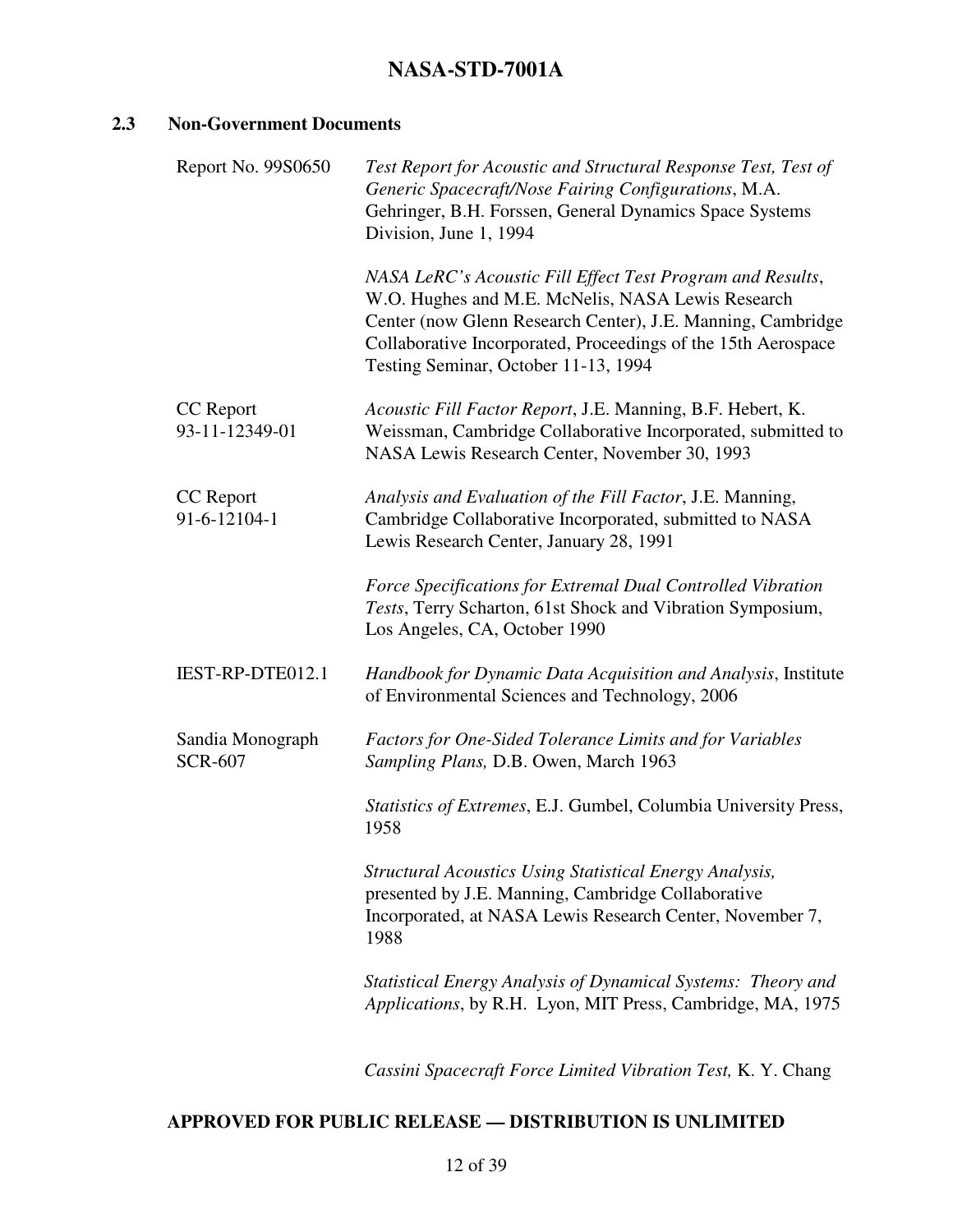and Terry D. Scharton, Sound and Vibration Magazine, March 1998, pp. 16-20.

#### **2.4 Order of Precedence**

This Standard establishes requirements for uniform practices in the vibroacoustic verification process for spaceflight payload hardware but does not supersede nor waive established Agency requirements found in other documentation.

**2.4.1** Conflicts between this Standard and other requirements documents shall be resolved by the responsible Technical Authority.

**2.4.2** This Standard does not address safety considerations that are covered thoroughly in other documents; but if a conflict arises, safety shall always take precedence. Nothing in this document, however, supersedes applicable laws and regulations unless a specific exemption has been obtained.

# **3. ACRONYMS AND DEFINITIONS**

#### **3.1 Acronyms and Abbreviations**

| <b>ASD</b>       | acceleration spectral density                            |
|------------------|----------------------------------------------------------|
| <b>BEA</b>       | boundary element analysis                                |
| C/D              | countdown                                                |
| $C_{2}$          | speed of sound in air                                    |
| CF               | correction factor                                        |
| <b>DAF</b>       | direct acoustic field                                    |
| dB               | decibel                                                  |
| <b>EMB</b>       | <b>Engineering Management Board</b>                      |
| <b>EMC</b>       | <b>Engineering Management Council</b>                    |
| f                | frequency                                                |
| <b>FEA</b>       | finite element analysis                                  |
| g                | acceleration due to gravity                              |
| <b>GSE</b>       | ground support equipment                                 |
| <b>GSFC</b>      | Goddard Space Flight Center                              |
| $H_{\text{gap}}$ | average gap distance                                     |
| Hz               | hertz                                                    |
| <b>IES</b>       | <b>Institute of Environmental Sciences</b>               |
| <b>JPL</b>       | <b>Jet Propulsion Laboratory</b>                         |
| kg               | kilogram                                                 |
| <sup>1</sup> b   | pound                                                    |
| LeRC             | Lewis Research Center (changed to Glenn Research Center) |
| <b>MEFL</b>      | maximum expected flight level                            |
| <b>NASA</b>      | National Aeronautics and Space Administration            |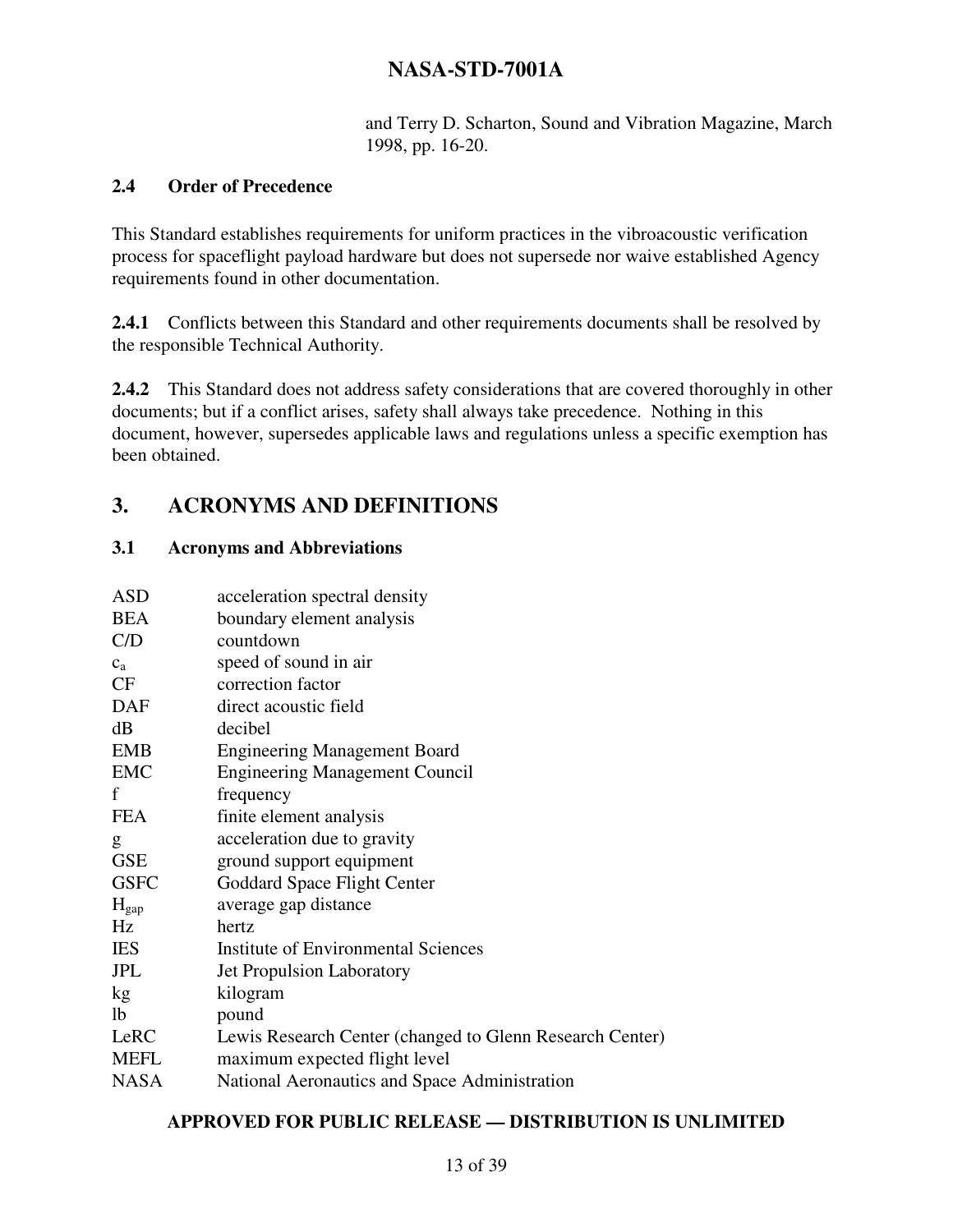| NASTRAN                | <b>NASA Structural Analysis</b>                       |
|------------------------|-------------------------------------------------------|
| <b>OASPL</b>           | overall sound pressure level                          |
| $\mu$ Pa               | micropascal                                           |
| N                      | number of reflights                                   |
| oct                    | octave                                                |
| <b>PSD</b>             | power spectral density                                |
| rms                    | root mean square                                      |
| rss                    | root sum square                                       |
| <b>SEA</b>             | statistical energy analysis                           |
| <b>SPL</b>             | sound pressure level                                  |
| <b>VAPEPS</b>          | Vibroacoustic Payload Environmental Prediction System |
| Vol                    | volume                                                |
| $Vol_{\text{empty}}$   | empty volume                                          |
| Vol <sub>payload</sub> | payload volume                                        |
| Vol <sub>ratio</sub>   | volume ratio (of payload to empty fairing/cargo bay)  |
| W                      | weight                                                |

#### **3.2 Definitions**

 Acceptance Test: Test performed to demonstrate that the hardware is acceptable for flight. Also serves as a quality control screen to detect deficiencies in the flight build and is performed at levels and durations which reflect the expected flight environment. Also referred to as a flight acceptance test.

 Component: A functional subdivision of a subsystem and is generally a self-contained combination of items performing a function necessary for the subsystem's operation.

Flight Acceptance Test: See Acceptance Test.

 Follow-On Hardware: Flight hardware built in accordance with a design that has been qualified either as prototype or protoflight hardware. Follow-on hardware is subjected to acceptance testing.

 Payload: An integrated assemblage of subsystems designed to perform a specified mission in space. Other terms that may be used to designate this level of assembly are Satellite, Spacecraft, or Observatory.

 Protoflight Hardware: Hardware of a new design that is intended to fly. Protoflight hardware is subjected to protoflight testing.

 Protoflight Test: Test performed on protoflight hardware that combines elements of qualification and acceptance testing. Protoflight testing exposes the hardware to qualification test levels for acceptance test durations.

#### **APPROVED FOR PUBLIC RELEASE — DISTRIBUTION IS UNLIMITED**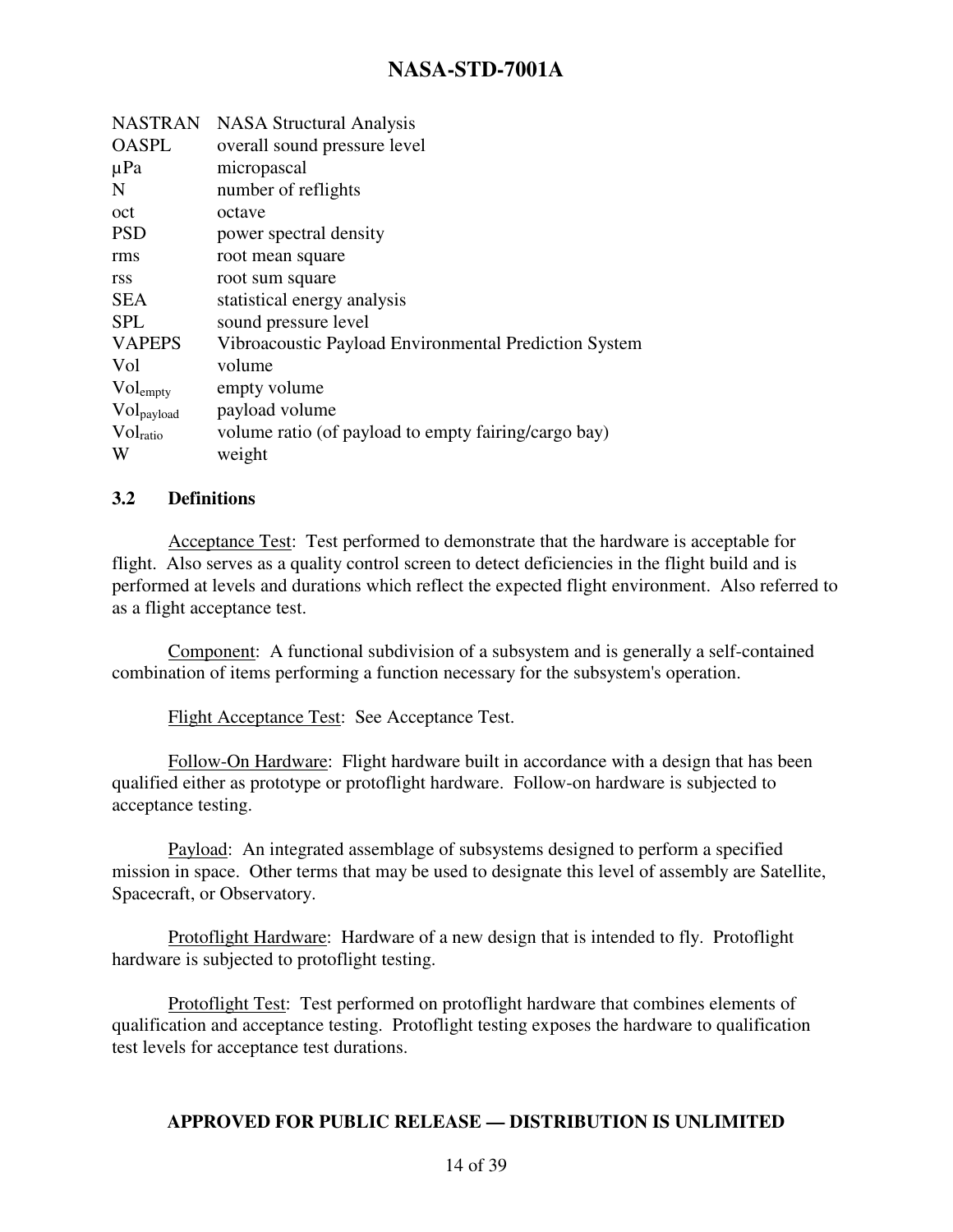Prototype Hardware: Hardware of a new design that is produced from the same drawings and using the same materials, tooling, manufacturing processes, inspection methods, and personnel competency levels as used for the flight hardware. Prototype hardware is dedicated test hardware that is not intended to fly. Prototype hardware is subjected to qualification testing.

Qualification Test: Test performed on prototype hardware that is intended to demonstrate that the test item will function within performance specifications after being exposed to levels which demonstrate margin over the expected flight environment. Durations for qualification testing are defined to demonstrate fatigue-life capability against planned ground testing and exposure to the flight environment.

Reflight Hardware: Flight hardware that has been used operationally in space and is to be reused in the same way. The verification program to which it is subject is dependent on previous environmental exposure, current status, and upcoming mission.

Spare Hardware: Flight hardware built in accordance with a design that is qualified by prototype or protoflight testing used to replace flight hardware that is no longer acceptable for flight. Spare hardware is subjected to acceptance testing.

 Subsystem: A functional subdivision of a payload consisting of two or more components. For the purposes of this Standard an instrument (sensors and associated hardware) is considered a subsystem of the payload.

#### **4. REQUIREMENTS**

#### **4.1 Methods and Assumptions Related to the Use of Verification Tests**

#### **4.1.1 Purpose of Tests and Test Factors**

*The purpose of testing with test factors is to prove design performance at the MEFL, plus margin for uncertainty, to demonstrate that hardware is acceptable for flight, and to verify that adequate workmanship exists in the construction of the hardware. Tests are critical for high-frequency sensitive equipment because the complexity of design details of such hardware seriously limits the use of analysis. Also, tests are not intended to produce loads that exceed design requirements or to introduce unrealistic modes of failure. When defining test factors, various sources of uncertainty must be considered, such as the following:*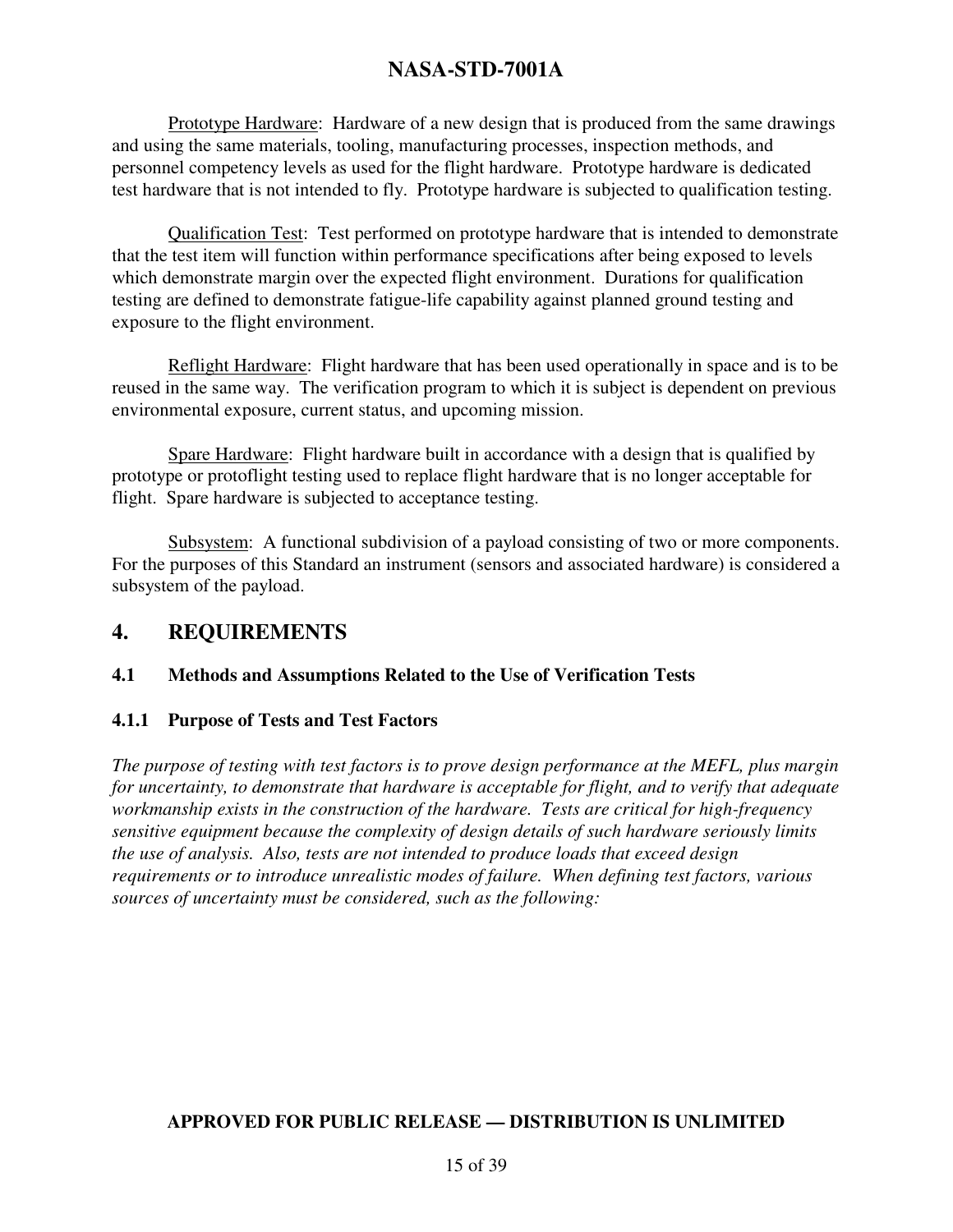- *a. Material properties variations (strength and life).*
- *b. Fabrication variations (within specification).*
- *c. Load variations.*
- *d. Test configuration fidelity.*
- *e. Environment specification method fidelity.*
- *f. Design maturity uncertainty.*
- *g. Cost, schedule, and risk.*

#### **4.2 Test Levels**

#### **4.2.1 Qualification and Protoflight Tests**

*Qualification tests are performed on dedicated test hardware, also referred to as prototype hardware, that is produced from the same drawings and using the same materials, tooling, manufacturing processes, inspection methods, and personnel competency levels as used for the flight hardware. Qualification tests demonstrate, with margin, the design adequacy of the hardware for its intended mission use.* 

*Protoflight tests are performed on flight and flight spare hardware where dedicated test hardware for qualification testing does not exist. The protoflight testing of flight spares would occur only when the first item built is declared to be a spare. Protoflight tests serve the purpose of both the qualification and flight acceptance tests. Protoflight tests are used to assess the design adequacy of the hardware, demonstrate the satisfactory performance of the flight hardware relative to the expected environment, and reveal inadequacies in workmanship and material integrity.* 

**4.2.1.1** Acoustic qualification and protoflight tests shall be conducted at levels that envelope MEFL plus 3 dB and are equal to or greater than the minimum acoustic workmanship level defined in section 4.2.3.5.

**4.2.1.2** Random vibration qualification and protoflight tests shall be conducted at levels that envelope the MEFL plus 3 dB and the minimum workmanship levels as defined in section 4.2.3.1.

*Methods for determining the MEFL are described in section 4.4.* 

#### **APPROVED FOR PUBLIC RELEASE — DISTRIBUTION IS UNLIMITED**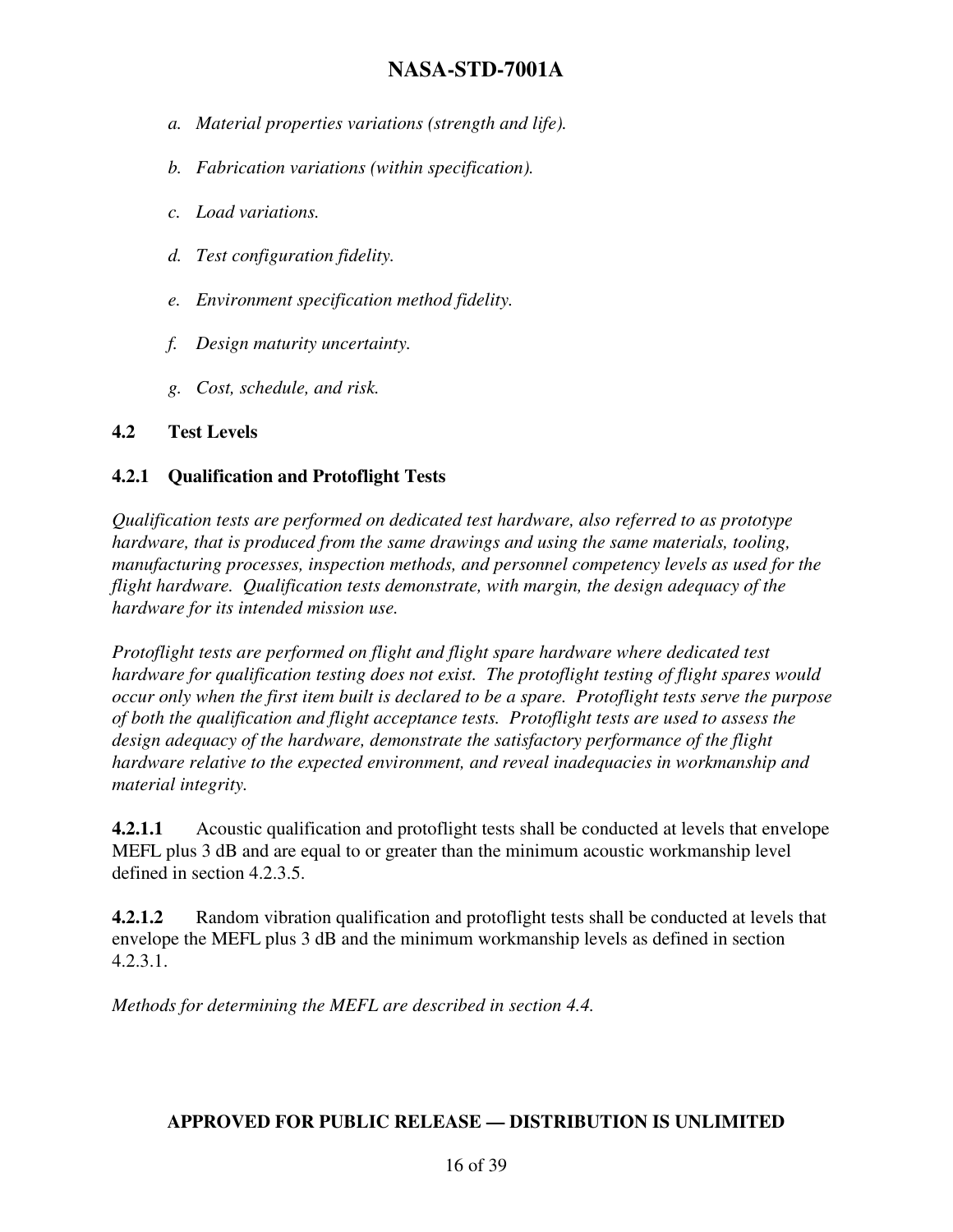#### **4.2.2 Acceptance Testing**

*Flight acceptance tests are performed on flight hardware. Acceptance tests are conducted to demonstrate satisfactory performance of flight systems relative to the expected environment and to reveal inadequacies in workmanship and material integrity. Acceptance tests are performed*  for hardware that has been test qualified. Flight acceptance units include follow-on spacecraft *hardware and flight spares that are identical in design and material configuration to the qualified article.* 

**4.2.2.1** • Acoustic flight acceptance tests shall be conducted at levels that envelope MEFL and are equal to or greater than the minimum acoustic workmanship level defined in section 4.2.3.5.

**4.2.2.2** Random vibration flight acceptance tests shall be conducted at levels that envelope the MEFL and the minimum workmanship levels as defined in section 4.2.3.1.

*Acceptance random vibration testing may be conducted at levels that are below MEFL, but no lower than the minimum workmanship levels as defined in Section 4.2.3, in cases where there is concern that exposing the hardware to additional testing at MEFL will pose a risk of fatigue damage. This includes testing of reflight/refurbished hardware which may experience multiple exposures to the test/flight environment. See Section 4.3.6 for test tailoring methods.* 

#### **4.2.3 Workmanship**

*Workmanship random vibration testing is performed to identify latent defects and manufacturing flaws in electrical, electronic, and electromechanical hardware at the component level. Care should be exercised not to apply these criteria, however, to highly sensitive optical components and sensors that could be damaged by the stated levels.* 

**4.2.3.1** For components weighing less than 50 kg (110 lb), the spectrum shown in table 1, Component Minimum Workmanship Random Vibration Test Levels, shall be used as a minimum vibration test specification.

*This spectrum is within the envelope recommended in NASA CR-173472, NASA Flight Electronics Environmental Stress Screening Survey.* 

*The minimum spectrum for a component whose mass exceeds 50 kg (110 lb) should be evaluated on an individual basis. A methodology for deriving a minimum workmanship vibration specification for components larger than 50 kg (110 lb) is given in Appendix B.1.3.* 

*For very large components, vibration testing may not sufficiently excite internal hardware to adequately screen for workmanship defects. In such cases, a screening program should be*  initiated at lower levels of assembly. If testing is performed below the component level of *assembly, the levels of table 1 may be used as a starting point. The susceptibility of the test*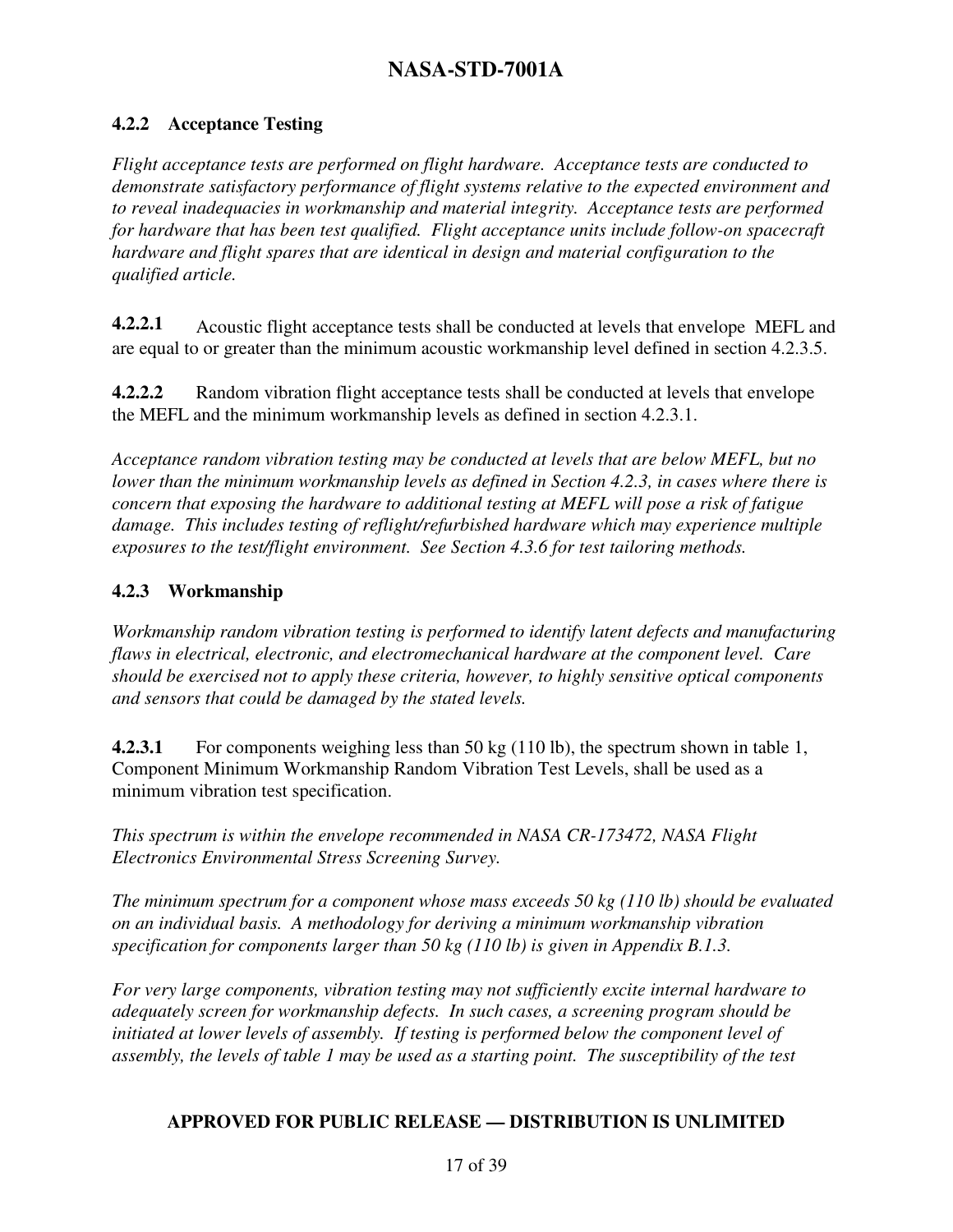*article to this vibration level must be evaluated and the test levels tailored so as not to induce unnecessary failures.* 

*If the test levels create conditions that exceed appropriate design safety margins or cause unrealistic modes of failure, the input spectrum may be notched below the minimum workmanship vibration levels shown in table 1. This can be accomplished when flight or test responses at a higher level of assembly are known or when appropriate force limits have been established.* 

**4.2.3.2** The component shall be subjected to the random vibration test along each of three orthogonal axes for the appropriate duration as specified in section 4.3.3.

#### **Table 1—Component Minimum Workmanship Random Vibration Test Levels**

|                                               | 20 Hz $\omega$ 0.01 $g^2$ /Hz          |
|-----------------------------------------------|----------------------------------------|
| 20 to 80 Hz $@ +3 dB/oct$                     |                                        |
| 80 to 500 Hz $\omega$ 0.04 g <sup>2</sup> /Hz |                                        |
| 500 to 2000 Hz @ -3 dB/oct                    |                                        |
|                                               | 2000 Hz @ $0.01 \text{ g}^2/\text{Hz}$ |
|                                               |                                        |
| Overall Level = $6.8 \text{ g}_{\text{rms}}$  |                                        |

**4.2.3.3** Components shall be mounted to the shaker using the same mounting hardware and configuration that was used in the vibration qualification test.

*For components mounted on isolators or highly compliant mounting hardware, adequate workmanship testing may not be achieved in the flight configuration. In this case, the component may be hard-mounted to the shaker; but the qualification of the component must be assessed to ensure that the workmanship test did not induce higher responses in the component than the qualification test. The hardware may have to be re-qualified in the hard-mounted configuration.*

**4.2.3.4** Workmanship acoustic testing shall be performed for all hardware levels of assembly described in section 4.3.1.

**4.2.3.5** The minimum acoustic test level shall be 138 dB OASPL.

*The minimum acoustic workmanship level of 138 dB OASPL may be achieved by uniformly scaling the test spectrum or by increasing the sound pressure level (SPL) in specific frequency bands.* 

*Durations of testing are specified in section 4.3.3.* 

#### **4.2.4 Acoustic Fill Effect**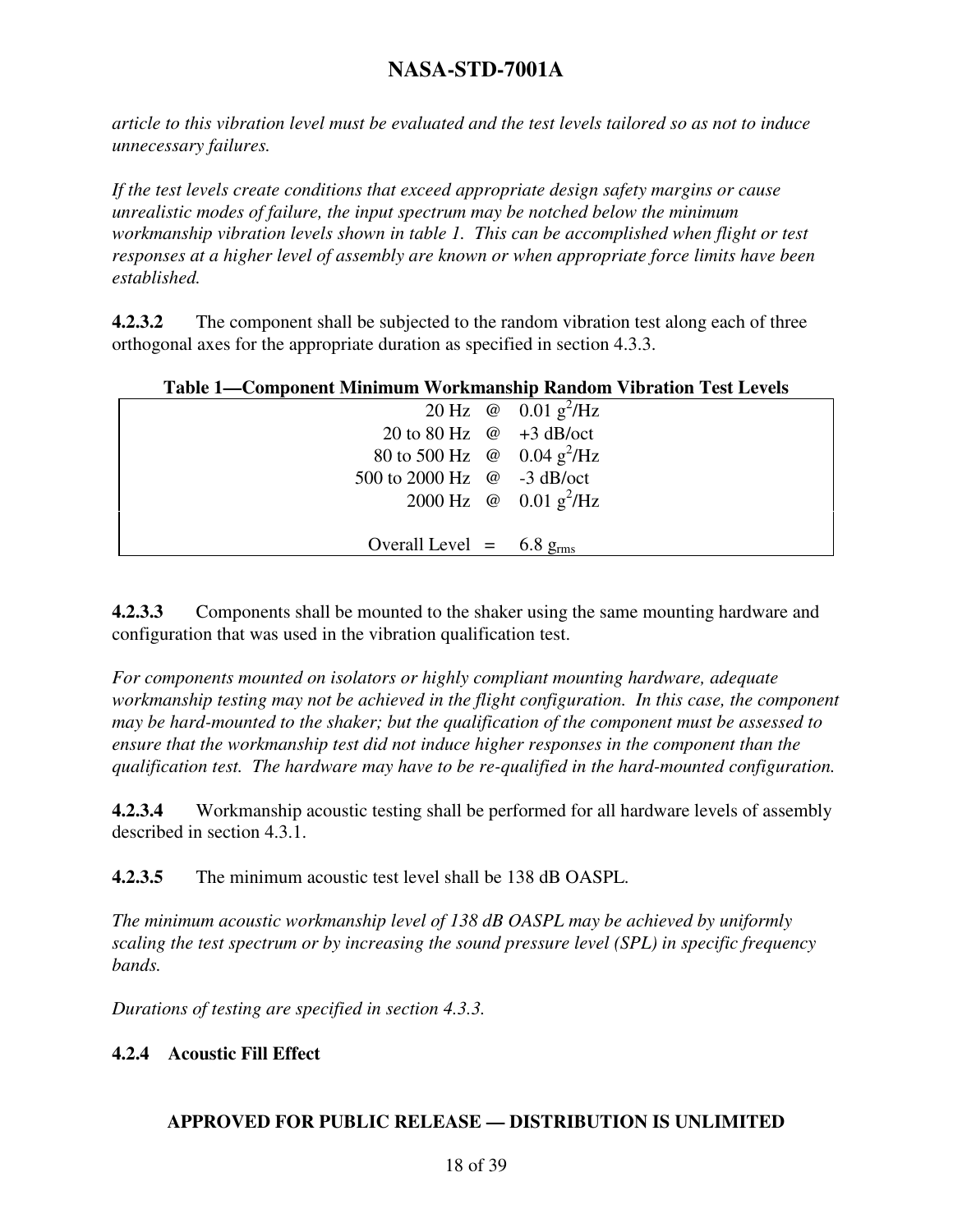*The understanding of acoustic fill effects for specifying an acoustic environment is important for payload hardware design and testing. The fill effect is the term used to describe the changes in the interior (SPL of an expendable launch vehicle's payload fairing or the Space Shuttle's cargo bay caused by the presence of a payload. This increase in acoustic pressure levels due to payload fill effects has been measured in tests (refer to Report No. 99S0650, Test Report for Acoustic and Structural Response Test, Test of Generic Spacecraft/Nose Fairing Configurations, and to NASA LeRC's Acoustic Fill Effect Test Program and Results, and predicted theoretically (refer to CC Report 93-11-12349-01, Acoustic Fill Factor Report, and CC Report 91-6-12104-1, Analysis and Evaluation of the Fill Factor).* 

*The fill effect has the following characteristics:* 

 *a. The fill effect is greater for lower frequencies.* 

 *b. The fill effect is greater for larger payload volumes.* 

 *c. The fill effect is greater for smaller gap distances between the payload wall and the fairing/cargo bay wall.* 

**4.2.4.1** The acoustic environment shall be adjusted to account for the fill effect of the payload within the launch vehicle fairing.

*A methodology for calculating the payload fill effect is given in Appendix B.1.2.*

**4.2.4.2** The fill effect shall only be applied to payloads which exhibit extensive volumetric displacements.

**4.2.4.3** If the payload is highly unsymmetrical or has discrete structures or appendages, then engineering judgment shall be utilized in applying the fill effect.

#### **4.3 Test Methods and Specifications**

#### **4.3.1 Acoustic Tests**

*Acoustic tests are generally required at the payload level of assembly. However, acoustic testing is also required for any hardware which is considered susceptible to the acoustic environment. Aerospace hardware, which typically requires acoustic testing for vibroacoustic verification, are usually large area-to-weight ratio structures, such as skin panels, reflectors, dish antennae, and solar panels that respond significantly to the direct acoustic impingement. In some cases, for example, large components or sub-assemblies, it may be necessary to perform acoustic and random vibration testing on hardware which is deemed susceptible to both direct acoustic impingement and mechanically transmitted random vibration.* 

*The preferred method for performing acoustic testing is with a reverberant chamber test. Comparison of data from test articles subjected to both reverberant and current state-of-the art*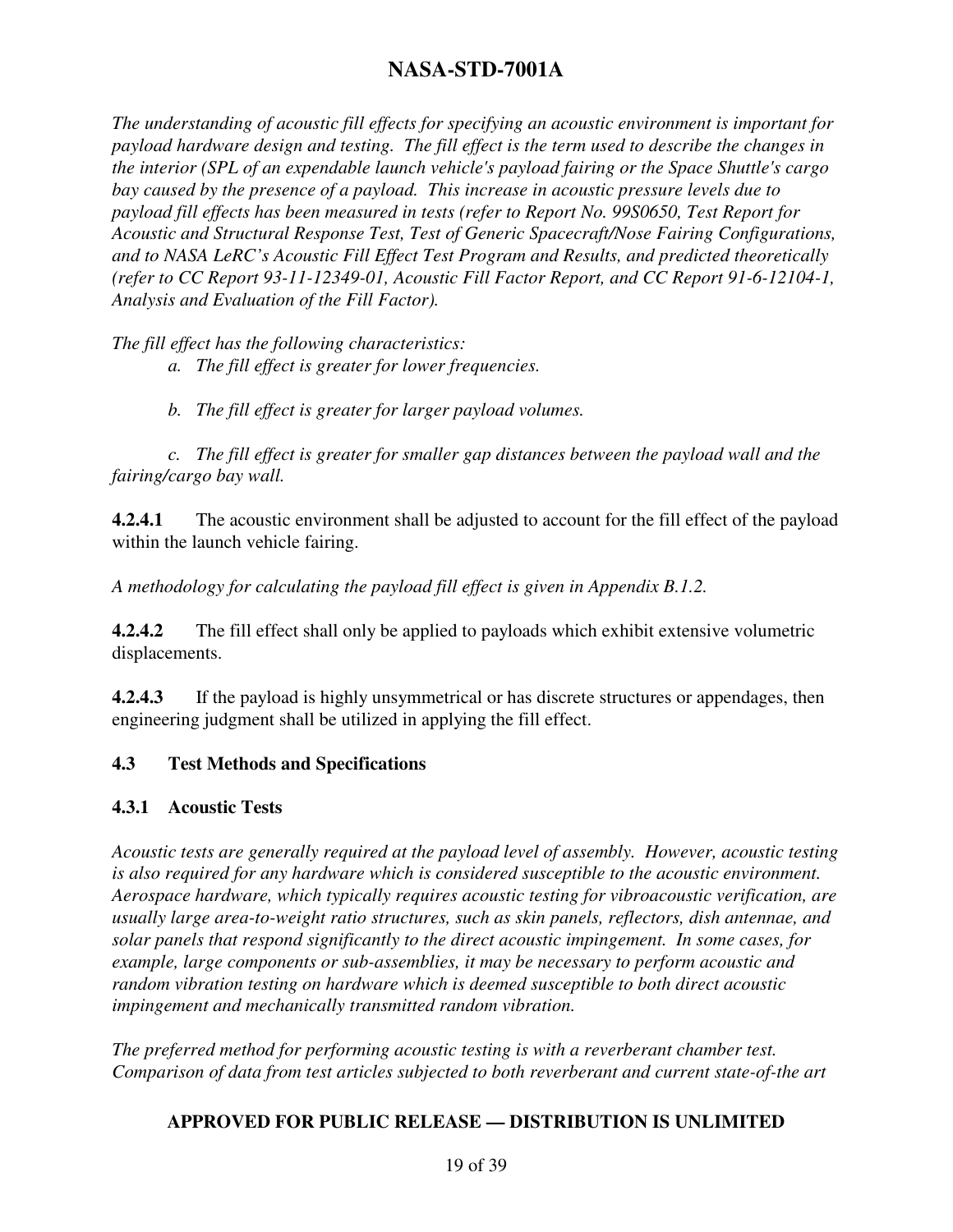*DAF testing showed that the pressure field and measured responses from DAF testing can differ significantly from a reverberant field test even if the control microphones are kept within the test tolerances specified in Section 4.3.4.1. Because of the non-uniformity that may exist in the acoustic field generated by DAF testing, care must be taken when performing this type of test to have sufficient instrumentation on the test article to prevent exceeding hardware capability as the test level is increased and have an adequate number of microphones in place during the test to monitor the pressure field generated near critical items. It should also be noted that variability in the acoustic field generated by a DAF test may result in under-testing as well as over-testing in specific frequency bands and all efforts should be made to map the acoustic field relative to acoustically sensitive hardware to ensure that an adequate test can be achieved.* 

**4.3.1.1** All hardware shall be assessed for sensitivity to the acoustic environment.

**4.3.1.2** Acoustic testing shall be performed on all hardware that is considered susceptible to the acoustic environment.

**4.3.1.3** Vibration isolators attenuate the high-frequency mechanical vibration below the level resulting from direct acoustic impingement; therefore, these components shall be reviewed as candidates for acoustic testing on a case-by-case basis*. A test program should be implemented that also satisfies the minimum workmanship criteria in section 4.2.3.*

**4.3.1.4** Acoustic testing shall be performed by controlling the SPLs (dB re 20 µPa) in 1/3octave bands over the specified frequency range.

**4.3.1.5** All payload structures and components requiring acoustic testing shall be subjected to broadband reverberant field or direct acoustic field (DAF) testing.

**4.3.1.6** The acoustical random noise source shall have an approximate normal amplitude distribution.

**4.3.1.7** Sound pressure spectrum shall be computed over a period that provides SPLs within the test tolerances at lower frequencies.

**4.3.1.8** Test levels shall be determined using the methods described in sections 4.2.1 and 4.2.2, and the test tolerances to be followed are described in section 4.3.4.

**4.3.1.9** The reverberant field test chamber shall be of sufficient volume and dimensions to ensure that the insertion of a test specimen will not affect the generation and maintenance of a broadband diffuse sound field above 50 Hz.

**4.3.1.10** The DAF test volume shall have sufficient dimensions to ensure that insertion of a test specimen will not affect the generation and maintenance of a broadband acoustic field above 50 Hz.

#### **APPROVED FOR PUBLIC RELEASE — DISTRIBUTION IS UNLIMITED**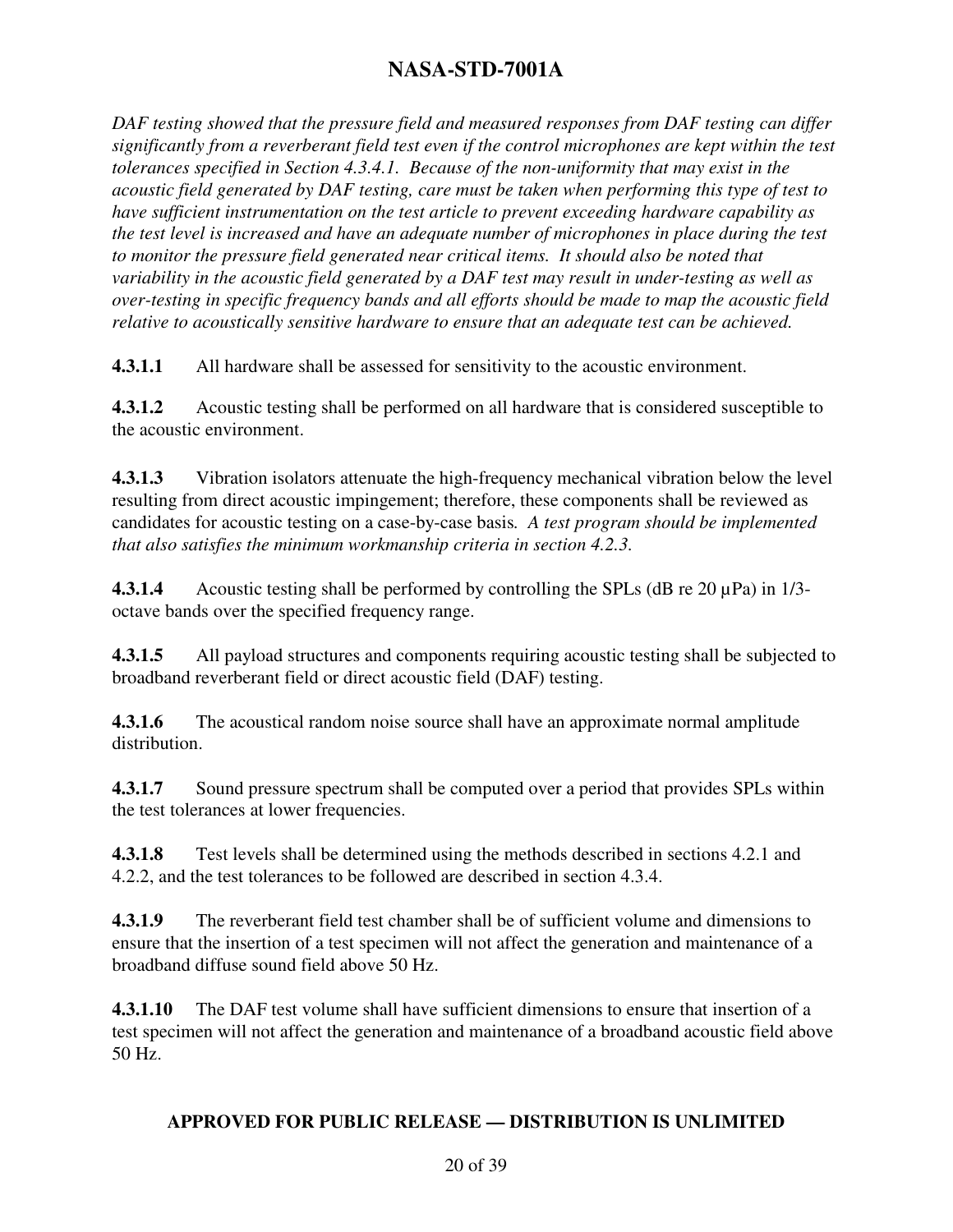*The following guidelines are recommended for DAF testing:* 

*a. The minimum space between speakers and the test specimen should be no less than 1.5 meters.* 

*b. The acoustical hot/cold locations within the test volume should be identified and minimized as much as practical over the frequency range of the test.* 

*c. A minimum of eight microphones placed in critical locations of the testing volume should be used to control the SPLs.* 

*d. The SPL levels from each control microphone should not deviate by more than 3 dB from the average.* 

*The chamber and DAF testing volumes should be at least 10 times the test specimen volume. If the test specimen is to be suspended, the suspension system should have a fundamental frequency of less than 25 Hz to avoid ramp-up resonance.*

**4.3.1.11** The microphones shall be positioned around the test chamber and DAF volume at sufficient distance from all surfaces to minimize absorption and re-radiation effects.

*A distance from any surface of at least 1/4 of the wavelength of the lowest frequency of interest is recommended.* 

**4.3.1.12** In facilities where this distance cannot be achieved, the microphones shall be located in positions to be least affected by surface effects

**4.3.1.13** The acoustic standing waves and structural modal coupling in reverberant field or DAF testing shall be assessed and steps taken to minimize the impact of such coupling on the health of the test specimen.

*The following steps are recommended to address acoustic standing waves and structural modal coupling:* 

*a. Identify empty chamber/DAF volume fundamental acoustic modes below a few hundred Hz.* 

*b. Identify structural modes of the test article at low frequencies that may be susceptible to the acoustic standing pressure excitation.* 

*c. Orient/position test hardware in the chamber/DAF volume to minimize acoustic modal coupling impact; i.e. stay away from pressure troughs/velocity peaks.* 

*d. Instrument the chamber/DAF volume with additional microphones and place them*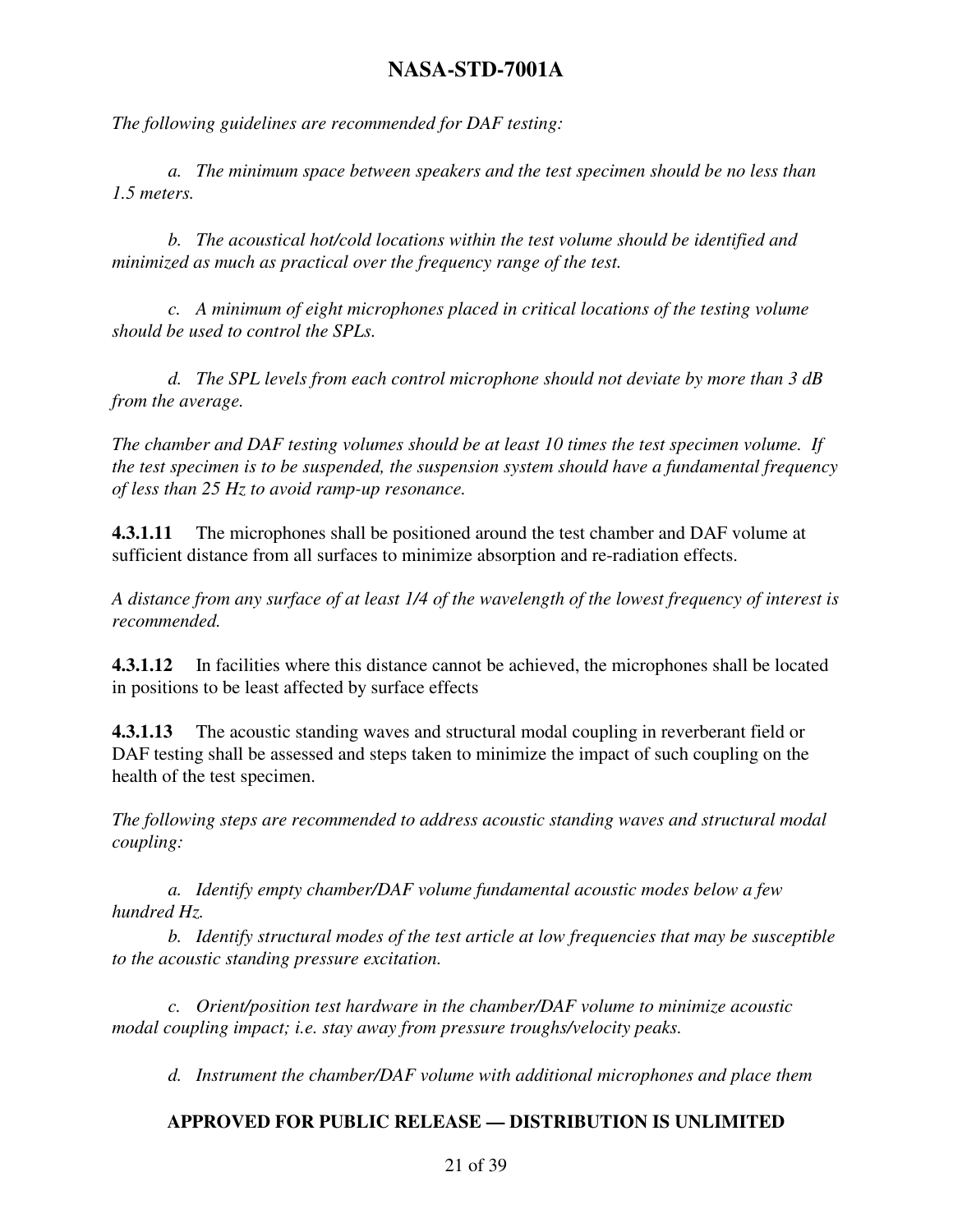*closer to sensitive components, if possible.* 

*e. Perform a low level acoustic test and thoroughly examine the structural/acoustic modal coupling at lower frequencies.* 

*f. Re-orient test hardware in the chamber/DAF volume, if necessary, to minimize coupling effect; i.e. move sensitive components away from pressure nodes/velocity anti-nodes of the coupled frequencies.* 

*g. Examine low level data (both sound pressure and acceleration/strain responses) by extrapolating to the full 0 dB acoustic level and proceed if no structural issues are anticipated due to coupling.* 

*h. For large test hardware, where re-orientation may not be possible, use additional instrumentation to better gauge the coupling issue.* 

**4.3.1.14** The number and location of control microphones averaged to determine the applied sound field shall be determined based on the size, configuration, and number of large surfaces of the test specimen.

*For most payloads and spacecraft, a minimum of four control microphones are recommended for reverberant acoustic testing Minimum number of control microphones recommended for DAF testing are specified in 4.3.1.10. In some cases it may be necessary to add microphones to adequately measure the sound field in the proximity of each major surface of the test specimen.* 

**4.3.1.15** With the specimen in the test chamber or DAF volume, the acoustic spectrum shall be shaped at a level which is no greater than -6 dB of the full level specification.

**4.3.1.16** The time required to shape the spectrum shall be minimized to avoid possible fatigue of the test specimen.

*As an alternative to shaping the spectrum at lower excitation levels with the specimen in the test chamber or DAF volume, a dummy specimen may be positioned in the test chamber or DAF volume and the spectrum shaped at the test level. The first run with the actual test hardware should still be performed at a level that is no greater than -6dB of the full level specification.* 

#### **4.3.2 Random Vibration Tests**

*Random vibration testing is generally required for electrical, electronic, and electromechanical components and mechanisms. Random vibration testing is also required for any hardware whose responses are driven by the mechanically transmitted random vibration due to the vibroacoustic environment. Exceptions are large area-to-weight structures, which may be subjected to acoustic testing in lieu of random vibration, and hardware not practical to*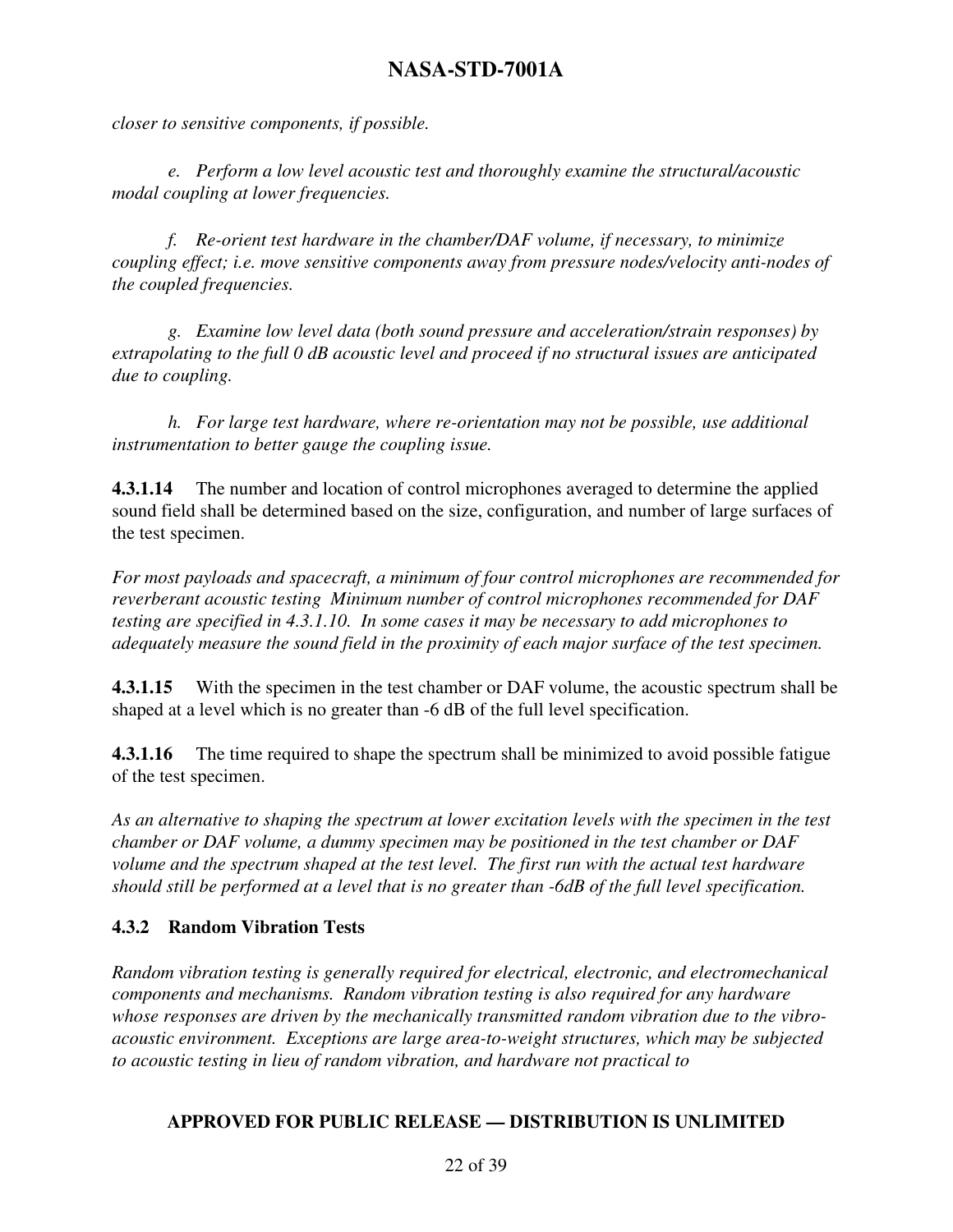*vibrate at the component level, such as structures, electrical cabling, plumbing lines, blankets, etc., that may be deferred to the system-level vibration or acoustic test.* 

*Random vibration testing, which accounts for the low-frequency mechanically transmitted launch environment below 100 Hz, may be considered as an alternative to the system level sine vibration test requirements of NASA-STD-7002 (refer to "Cassini Spacecraft Force Limited Vibration Test").* 

**4.3.2.1** All hardware shall be assessed for susceptibility to mechanically transmitted random vibration due to the vibroacoustic environment.

**4.3.2.2** Random vibration testing shall be performed on all hardware that is considered susceptible to mechanically transmitted random vibration due to the vibroacoustic environment.

**4.3.2.3** Compact payloads weighing less than 450 kg (1000 lb) shall be subjected to systemlevel random vibration testing unless an analysis and/or heritage data show that the payload responses are clearly dominated by the direct acoustic environment.

**4.3.2.4** The test specimen shall be subjected to random vibration with a Gaussian amplitude distribution in each of three orthogonal axes.

**4.3.2.5** Random vibration testing shall be performed by controlling the acceleration spectral density  $(g^2/Hz)$  in 25 Hz or less frequency bandwidths over the frequency range from 20 to 2000 Hz.

**4.3.2.6** The spectrum shall be within the test tolerance specified in section 4.3.4.

**4.3.2.7** The control accelerometer(s) shall be mounted on the test fixture near the attachment points.

**4.3.2.8** If more than one control accelerometer is used, the test levels may be controlled using either an averaging or an extremal control scheme; but the control scheme shall be consistent with the test requirement derivation.

**4.3.2.9** The test fixture shall be subjected to a bare resonance survey up to 2000 Hz prior to the start of testing.

**4.3.2.10** If practical, the fixture shall have no resonances within the test frequency range.

**4.3.2.11** The test specimen shall be mounted to the fixture via its flight or flight equivalent mounting attachments.

*Notching of the acceleration spectral density input may be technically justified in certain cases to eliminate unrealistically high amplification resonant responses and the associated risk of failures that can occur in conventional vibration tests of aerospace hardware. For typical aerospace structures, the mechanical impedance of the test item and the flight mounting structure are*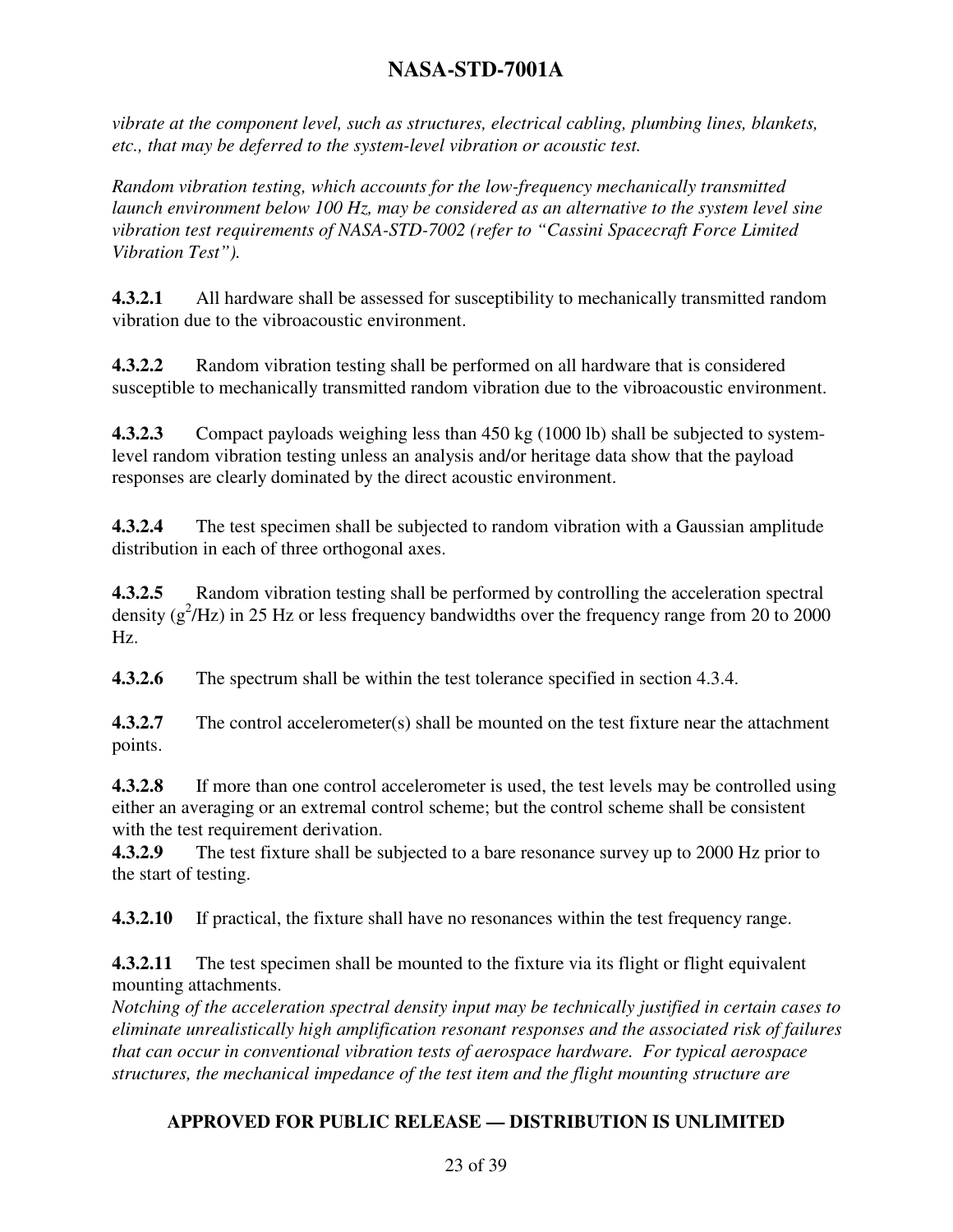*comparable so that the combined motion involves modest interface forces and little amplification. However, the mounting of the test item on a vibration fixture, with an effectively infinite impedance compared to the test item, results in high-interface forces and often severely over-tests the hardware at its resonances. This test artifact can be eliminated by limiting the interface forces in the test to that predicted for flight.* 

*Force limiting provides a rational and economical solution to the over-testing problem associated with hard mounting of test items, while still providing high confidence in the capability of the hardware to survive the mission vibroacoustic environments. The theory and methodology for implementing force limiting, along with examples of specific applications, are presented in NASA-HDBK-7004, Force Limited Vibration Testing.* 

#### **4.3.3 Test Duration**

The durations for the tests described in sections 4.3.1 (Acoustic Tests) and 4.3.2 (Random Vibration Tests) shall be as defined in the following paragraphs:

- a. Qualification Test Duration
	- (1) The vibroacoustic qualification test durations shall be 2 minutes for the acoustic test and 2 minutes in each of the 3 orthogonal axes for the vibration test.
	- (2) If the flight hardware is to be reflown N times, the corresponding qualification test durations shall be  $2 + 0.5N$  minutes.
- b. Protoflight Test Duration

The vibroacoustic protoflight test durations shall be 1 minute for an acoustic test and 1 minute in each of the 3 orthogonal axes for a vibration test.

c. Acceptance Test Duration

The vibroacoustic acceptance test durations shall be 1 minute for an acoustic test and 1 minute in each of the 3 orthogonal axes for a vibration test.

*There can be other situations (e.g., retesting of reflight hardware) where the test conditions will be defined by applying test tailoring (see section 4.3.6).* 

#### **4.3.4 Test Control Tolerances**

- **4.3.4.1** The acceptable tolerances for vibroacoustic testing shall be as follows:
	- a. Vibration

#### **APPROVED FOR PUBLIC RELEASE — DISTRIBUTION IS UNLIMITED**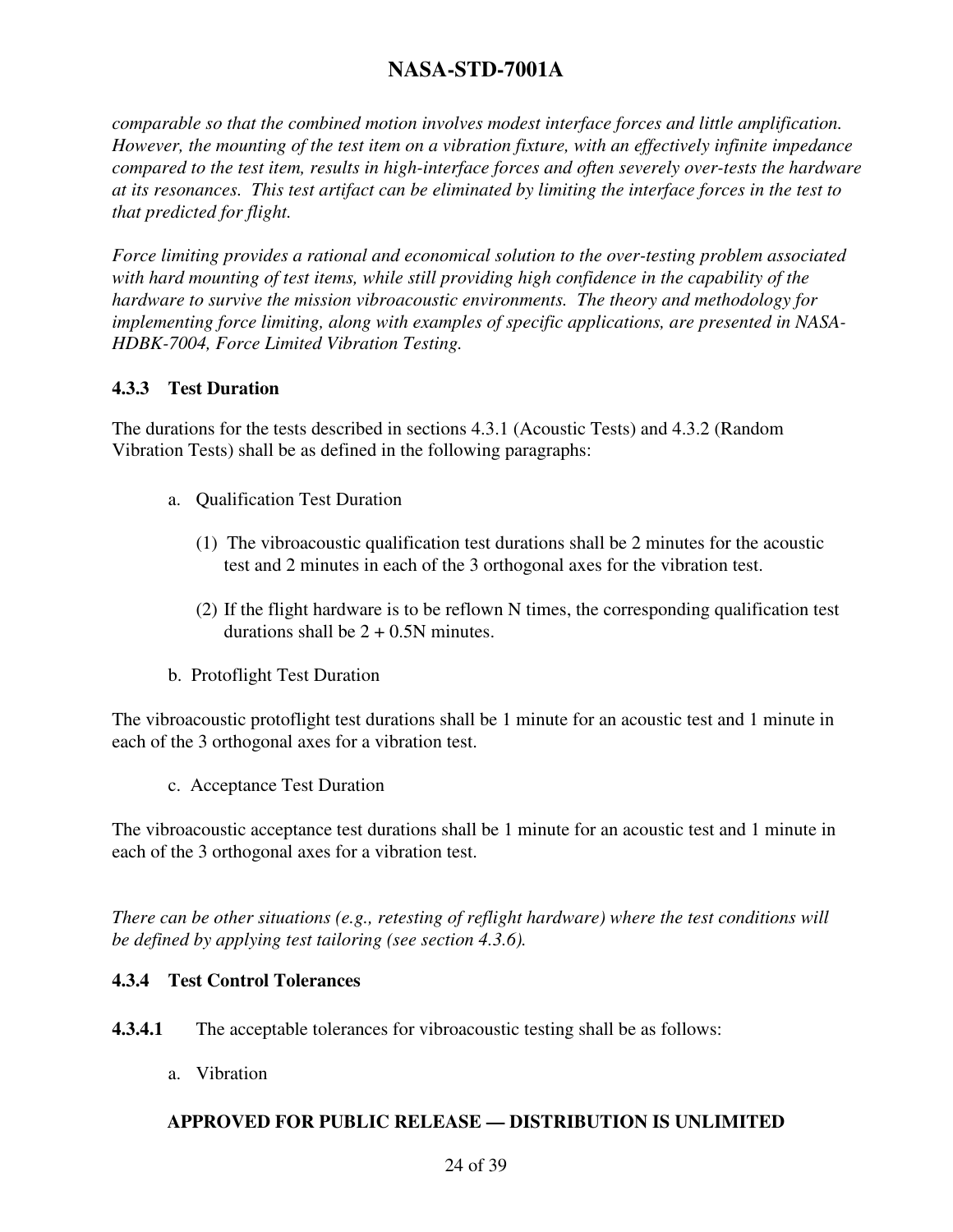| (2) Acceleration spectral density (25 Hz or less frequency |  |
|------------------------------------------------------------|--|
|                                                            |  |
|                                                            |  |
|                                                            |  |
| b. Acoustic                                                |  |
|                                                            |  |
|                                                            |  |
|                                                            |  |
| (4) Facility capability will determine SPL tolerances      |  |
| below 50 Hz and above 3000 Hz.                             |  |

*The above test tolerances do not preclude the acceptance level from exceeding the qualification/protoflight level in a given frequency band. If this is identified as a risk for the flight hardware, then tighter test tolerances should be implemented for both qualification/protoflight tests (+3/-1.5 dB) and for acceptance tests (+1.5/-3dB) to prevent this occurrence.* 

#### **4.3.5 Test Configuration**

A satisfactory verification test program shall adhere to the following test configuration methods:

a. During testing, the mechanical configuration of the test item shall be in a liftoff operational mode.

- (1) The electrical operating mode shall be in accordance with the test plan.
- (2) As a minimum requirement, the liftoff electrical condition shall be applied and monitored.

*Caution should be exercised so that full electrical stimulation for diagnostic purposes does not induce an unrealistic and damaging condition when combined with vibroacoustic exposure.* 

b. In mating the test article to the test fixture, a flight-type mounting (including vibration isolators, if part of the design) and fasteners shall be used.

 c. Components that are normally sealed shall be pressurized during the test to their prelaunch pressure.

 d. *For extremely large payloads, performance of a random vibration test at the payload level of assembly may be impracticable (because of test facility limitations).* In that case, testing at the subsystem level of assembly shall be assessed.

*For extremely large components, random vibration tests may need to be supplemented or replaced by an acoustic test due to test facility limitations.* 

*The same test fixture should be used for both qualification and flight acceptance tests.*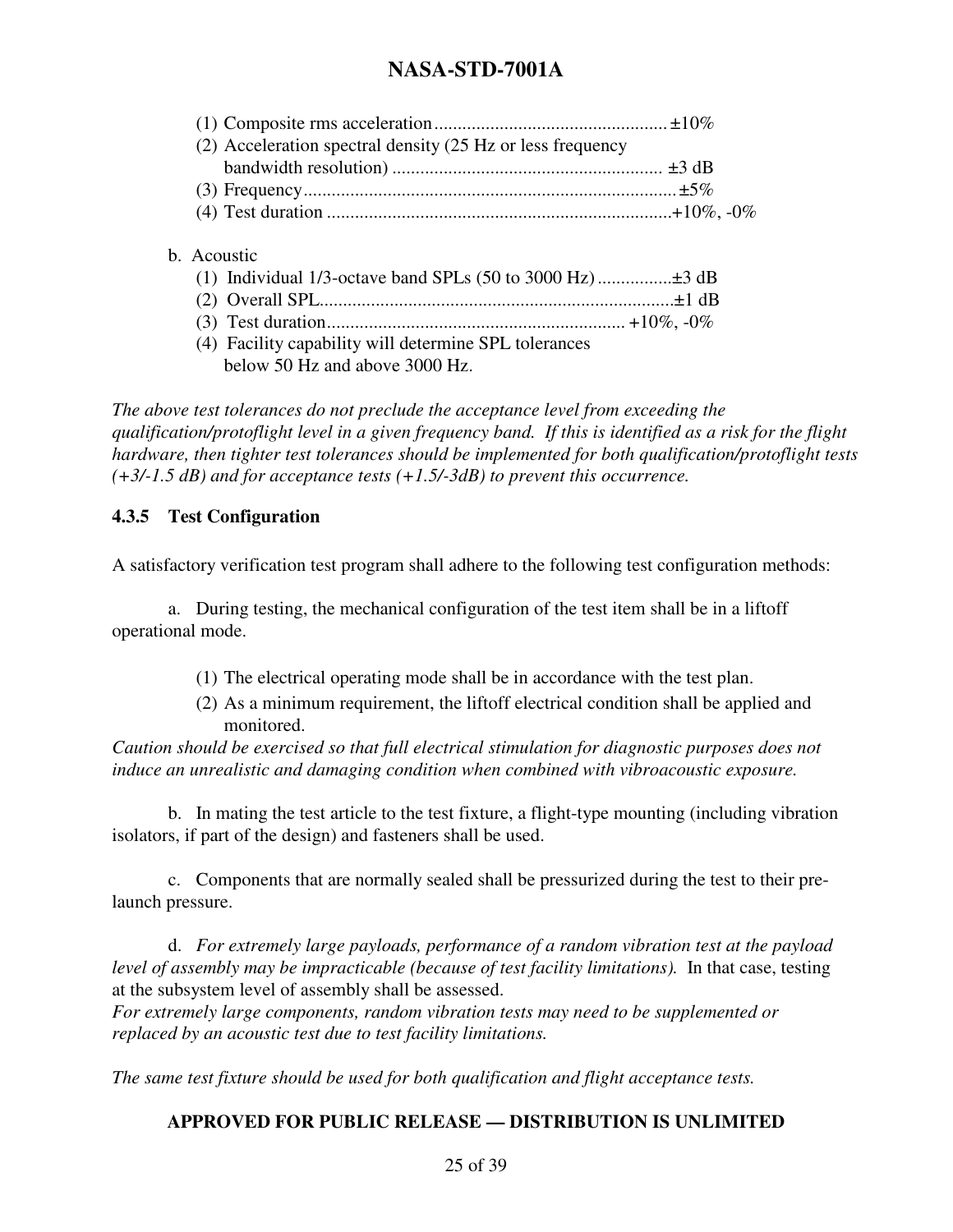*If the planned random vibration tests are not capable of inducing sufficient excitation to internal electric, electronic, and electromechanical devices to meet the workmanship requirements defined in section 4.2.3, workmanship testing should be conducted at lower levels of assembly (e.g., down to the board level, if necessary).* 

*Vibroacoustic testing shall precede thermal-vacuum testing.* 

#### **4.3.6 Test Tailoring Methods**

*This Standard serves as a baseline that provides enough flexibility to allow tailoring to the needs of non-baseline situations.* 

**4.3.6.1** Nevertheless, all requirements of the Standard shall be evaluated for each spacecraft application.

**4.3.6.2** Any specified tailoring shall be accompanied by a statement of the technical rationale for the tailoring*. For example, random vibration test "notching" would be permitted on a caseby-case basis, e.g., when it can be demonstrated that a specific hard-mounted shaker random vibration test would produce unrealistically high loads and/or responses, notching would be allowed.* 

**4.3.6.3** The logic used to develop a specific notching rationale shall be validated.

*Notching can be in the form of "force limiting" as discussed in section 4.3.2.* 

*In addition to notching, there are other possible considerations that could dictate the use of test tailoring. Some of these possible considerations are as follows:* 

- *a. Class D payloads.*
- *b. Retesting of reflight hardware.*
- *c. Retesting due to limited redesign or rework.*
- *d. Storage.*
- *e. Fatigue damage concerns.*
- *f. Acoustic testing with payload fairing.*
- *g. Vibration testing with simulated support structure.*
- *h. Certain fragile, one-time use items, such as instrument detector elements and batteries.*

#### **APPROVED FOR PUBLIC RELEASE — DISTRIBUTION IS UNLIMITED**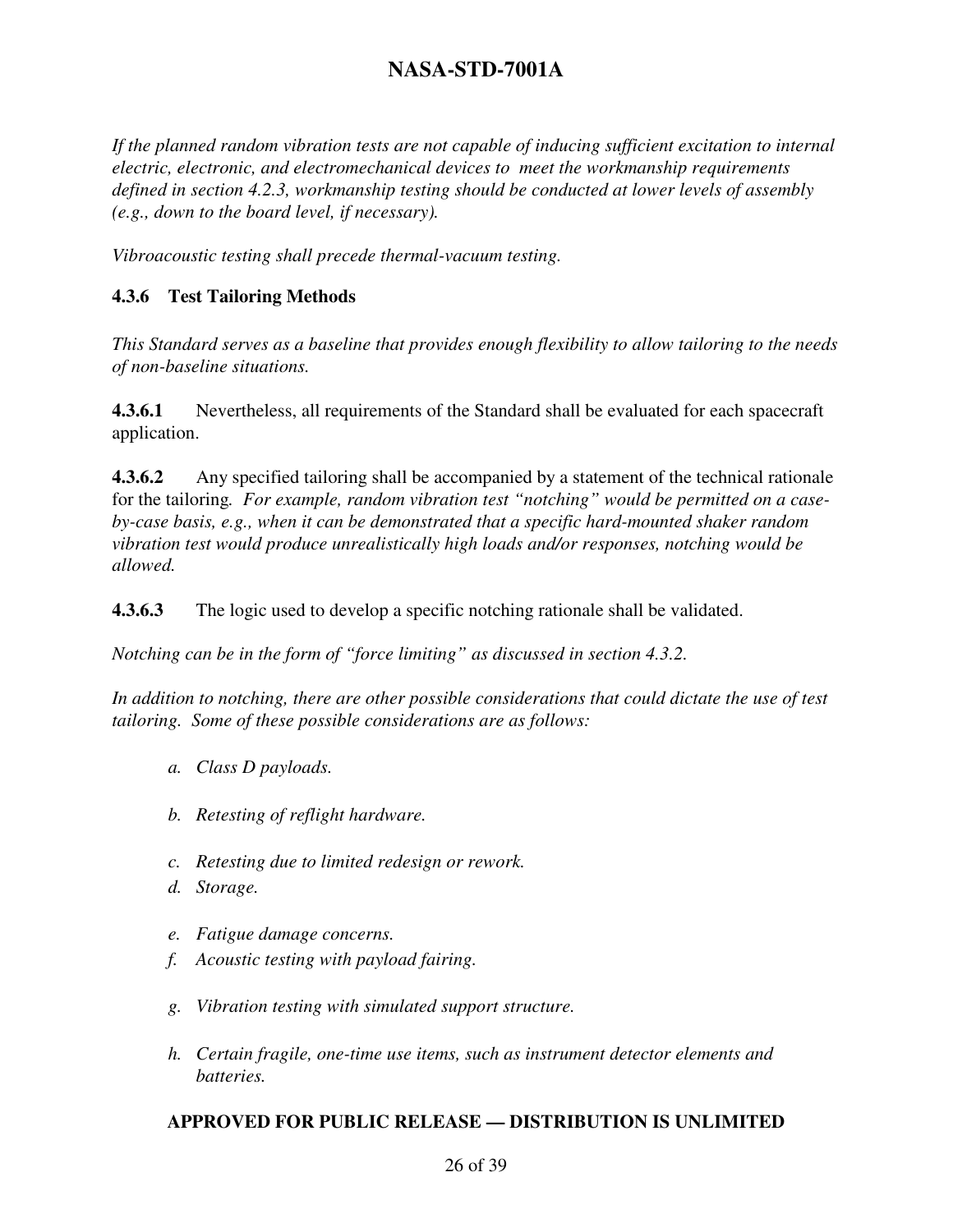#### **4.4 Dynamic Data Acquisition and Analysis**

*Preferred methods for dynamic data acquisition and analysis of vibroacoustic data are included in NASA-HDBK-7005, Dynamic Environmental Criteria.* 

**4.4.1** This document shall be used as a guideline for vibroacoustics data acquisition and analysis.

**4.4.2** In practice, the maximum expected environment shall be based on one or more of the following:

 a. The use of actual flight data scaled, if necessary, for differences in structure and acoustic environment.

- b. Ground test data scaled, if necessary.
- c. Analytical predictions.
- d. A combination of both analytical and empirical methods.

*The flight data may be from the current flight system or from other flight systems, if configuration variations are included and properly scaled.* 

**4.4.3** The minimum statistical basis to be used for defining MEFL shall be P95/50 assuming a log-normal distribution of the data. The P95/50 level is defined as enveloping 95 percent of the data with a 50 percent confidence level.

*The methodology for calculating the P95/50 level based on measured flight data is described in Appendix B1.1.* 

*If less than three data samples are available, then the P95/50 level may be calculated based on the methods presented in Appendix B.1.1 using the assumptions of a large sample size with a lognormal distribution and a standard deviation of 3 dB. These assumptions are based on data presented in NASA-HDBK-7005 for repeated measurements taken at a common location on the same launch vehicle for over 40 flights. Under these assumptions, the single-tailed tolerance factor K is equal to 1.65 and the P95/50 normal tolerance limit is given by P95/50 =*  $X_m + KS_x$  *=*  $X_m + 1.65*3dB = X_m + 5dB$ 

*Where* 

 $X_m = Log$ -normal mean of the data. If only one data point is available, then this data point is *assumed to be the mean level.* 

#### **APPROVED FOR PUBLIC RELEASE — DISTRIBUTION IS UNLIMITED**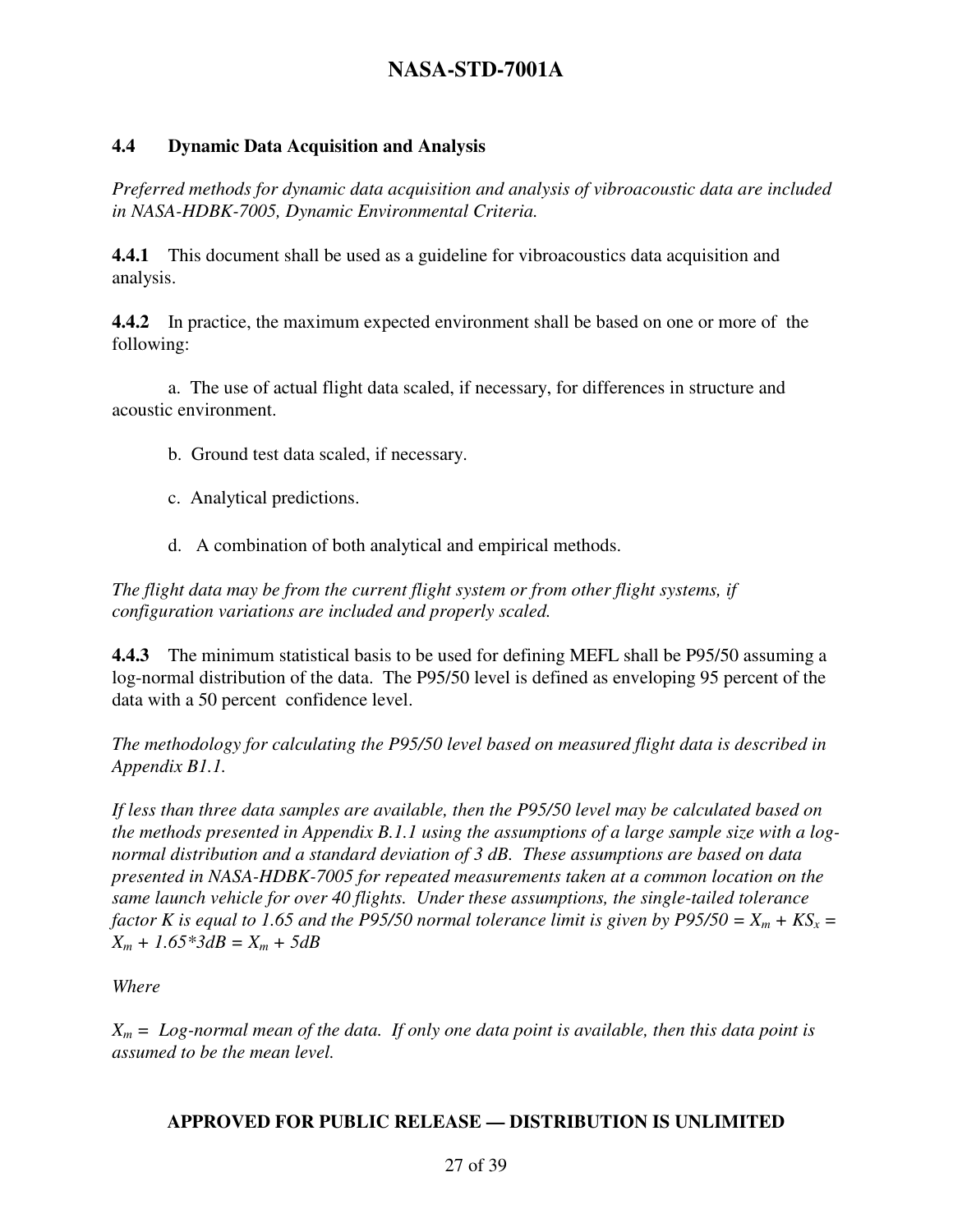*K = Single-tailed tolerance factor. Equal to 1.65 for a large data sample.* 

 $S_x$  = Standard deviation. Assumed to be 3 dB when less than three data points exist.

**4.4.4** The maximum bandwidths to be used for deriving the enveloped MEFL spectrum shall be as defined below:

Acoustic SPL: 1/3 octave bands

Random PSD: 1/6 octave bands.

**4.4.5** Random vibration levels derived using vibroacoustic prediction techniques, such as SEA and boundary element analysis (BEA), shall meet the bandwidth requirements of 4.4.4 and the analysis results be scaled to account for the peak response of the hardware.

*SEA results are typically calculated as 1/3 octave band data and represent a spatially averaged response. It is recommended that 6 dB be added to SEA results to account for these effects when deriving the random vibration environment*.

*Methods for vibroacoustic analysis are discussed in more detail in Appendix B.* 

**4.4.6** Ground test operations and transportation vibroacoustic levels shall be controlled so that levels produced by these events do not exceed the MEFLs.

**4.4.7** If it is not practicable to constrain the ground test and/or transportation environments, the environments shall be considered as contributing to the design and test criteria.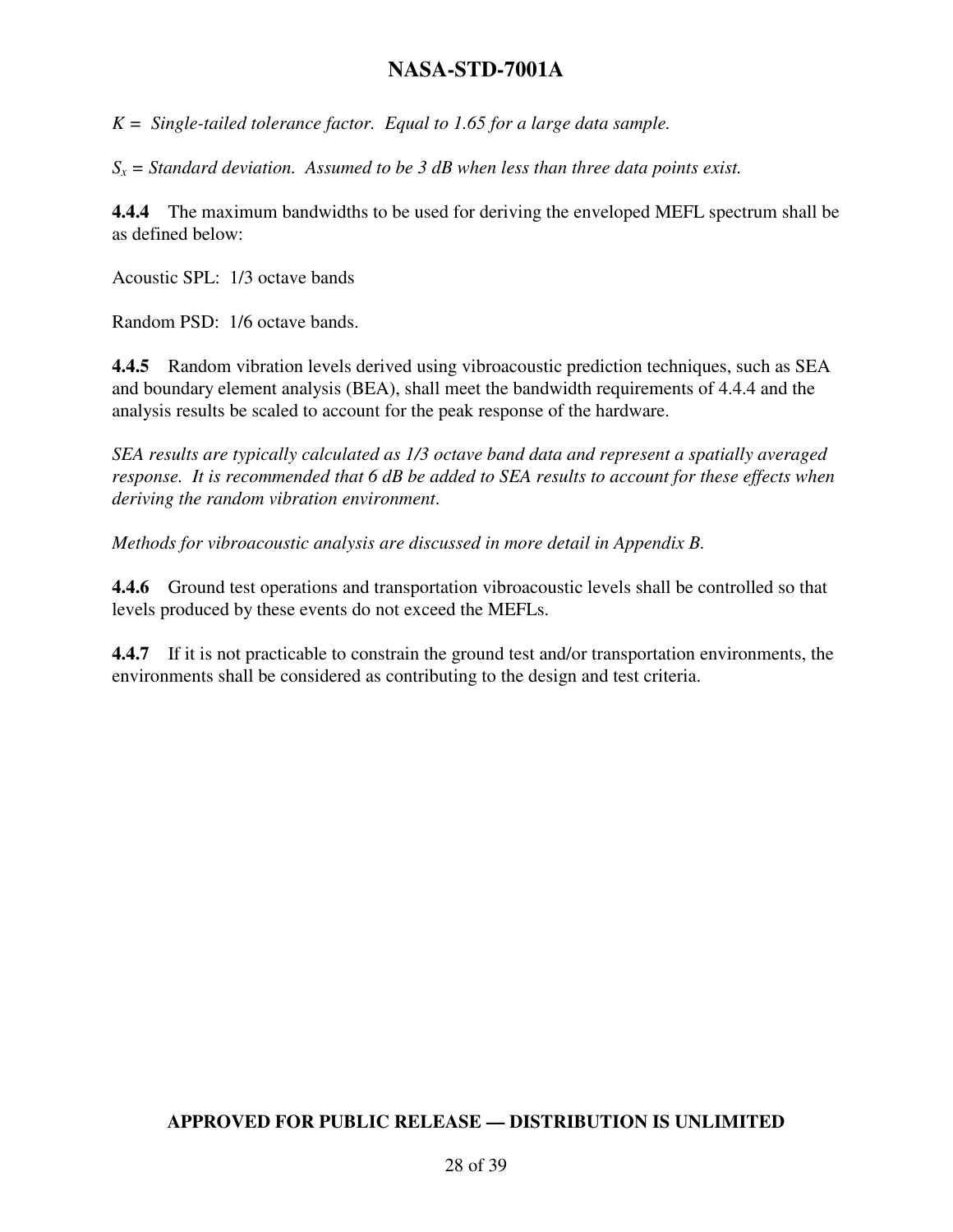# **APPENDIX A**

# **GUIDANCE**

# **A.1 Key Word Listing**

Acceptance test Acoustic Qualification test Random vibration Vibration Vibroacoustic

#### **A.2 Background**

In early 1993, a concerted effort was initiated within the NASA engineering community to develop Agency-wide standards for hardware verification in four disciplines: fracture control, loads definition, vibroacoustics, and GSE. These efforts resulted from a recommendation of the NASA Engineering Management Council (EMC), currently called the Engineering Management Board (EMB), which had encouraged a similar activity in 1992 for structural factors of safety. That activity produced a white paper on factors of safety for the EMC that was well received and led to the expansion of the effort to the other four disciplines.

The exchange of flight hardware in multi-Center projects mandates that qualification and acceptance test practices be consistent across the Agency. Experience in these kinds of projects, where different field installation policies are invoked, has necessitated case-by-case negotiations on testing requirements and special evaluations of qualification status. This approach may result in technical compromises and certainly incurs unnecessary costs and delays in project progress. The goal of a single NASA policy for vibroacoustics verification test practices will help to streamline the inter-Center research and development process.

The Vibroacoustics Standards Panel was assembled by the Goddard Space Flight Center (GSFC), which was named to chair and organize the activity. Members were nominated by EMC representatives of the Centers, and guidance to the Panel by the EMC was broad and nonspecific. The EMC expected the Panel to develop and execute a charter that would serve as a directive to generate guidelines for the development of a standard's document that would address the long-standing divergence of practices within the Agency regarding the vibroacoustic qualification and acceptance testing of payload hardware. As a result, the Panel produced a white paper that contained a resolution of the divergent issues and the necessary core information to develop this Standard.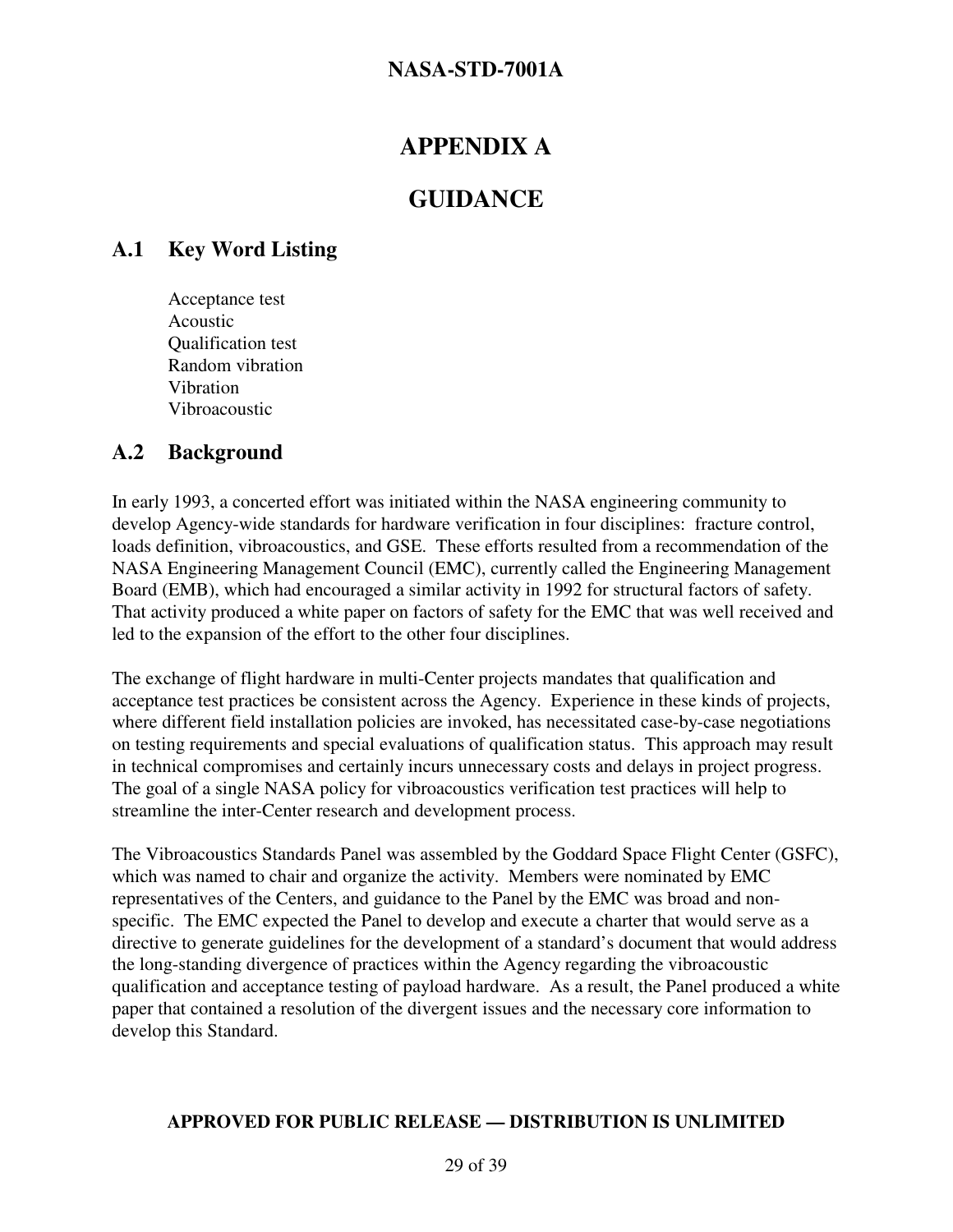In 2009, the NASA Safety and Engineering Center was tasked to work with representatives from the various NASA Centers to develop a version of this Standard which could be applied as a mandatory standard across all NASA flight programs. As a result of these discussions, the Standard was revised to identify the minimum set of mandatory requirements for vibroacoustic testing that will ensure that the hardware will survive and perform as expected when exposed to the flight environment. In addition, the guidance in the document was expanded to cover standard practices across the Agency and reflect the state of the art in terms of vibroacoustic analysis and test techniques.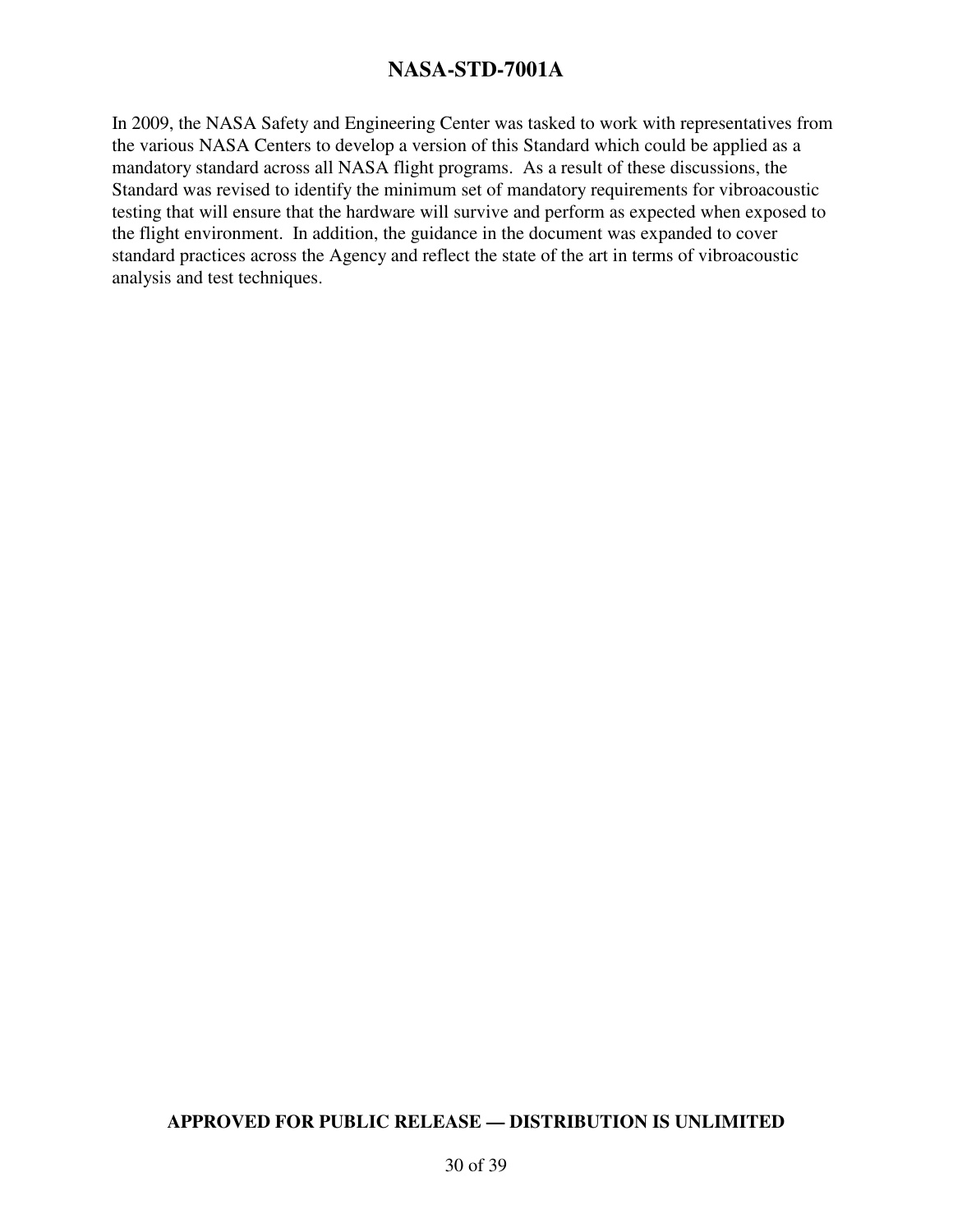#### **APPENDIX B**

#### **METHODS FOR VIBROACOUSTIC ANALYSES**

#### **B.1 Data Analysis**

#### **B.1.1 Statistical Standards**

*The vibroacoustic test levels are a function of the MEFL, as specified in sections 4.2.1 and 4.2.2, and are based upon statistically estimated spectral levels. A P95/50 level is recommended to define the MEFL. The MEFL is the level that encompasses 95 percent of the data estimated with 50 percent confidence. These statistical estimates are to assume a log normal flight-to-flight variability, where the probability level is defined by* 

$$
X_{95/50}(f) = \overline{X} + KS_x \tag{1}
$$

*where X95/50 is the percentile level corresponding to the P95/50 level, X, and S<sup>x</sup> are the sample average and sample standard deviation, respectively, of the population of X(f ) = 10 log10 (y/yref) . Here y is the spectral value of the vibroacoustic environment in*  $g^2/Hz$  *or*  $\mu Pa^2$  *within a defined bandwidth and X is the spectral value in decibels referenced to 1*  $g^2/Hz$  *or 1*  $\mu Pa^2$  *or any other desired reference. For example, (20 µPa)<sup>2</sup> is the accepted pressure squared reference for acoustic data. Note that aeroacoustic data are usually analyzed directly in dBs, which means that no logarithmic conversion is necessary.* 

*K is the* "*normal tolerance factor*" *for a selected* "*probability of not exceeding*" *(P%) of the population with a specific confidence coefficient (C%). K is a function of sample size and can be obtained from the Sandia Monograph SCR-607 and the Statistics of Extremes. In some cases, the log normal relationship for a X95/50 level is adjusted to* "*best fit*" *independently calculated cumulative distributions. (An empirically derived correction factor (CF) can be used that multiplies the K factor such that the adjusted log normal relationship* "*best fits*" *the computed cumulative distribution at the larger or extreme percentile levels):* 

$$
X_{95/50}(f), indB = \overline{X} + CF(KS_x)
$$
\n<sup>(2)</sup>

*For random vibration data, it may be preferable not to treat the data in dB form. Thus, the population could be defined without a factor of 10 or consideration of a reference value:*   $x = log_{10} y$ . In this case, appropriate simple adjustments can be made to the above expressions. *The*  $X_{95/50}$  level exceedance of the statistical average level  $\overline{X}$ , in dBs, would become equal to *10 CF (K Sx) and the following modified expression would result:*

#### **APPROVED FOR PUBLIC RELEASE — DISTRIBUTION IS UNLIMITED**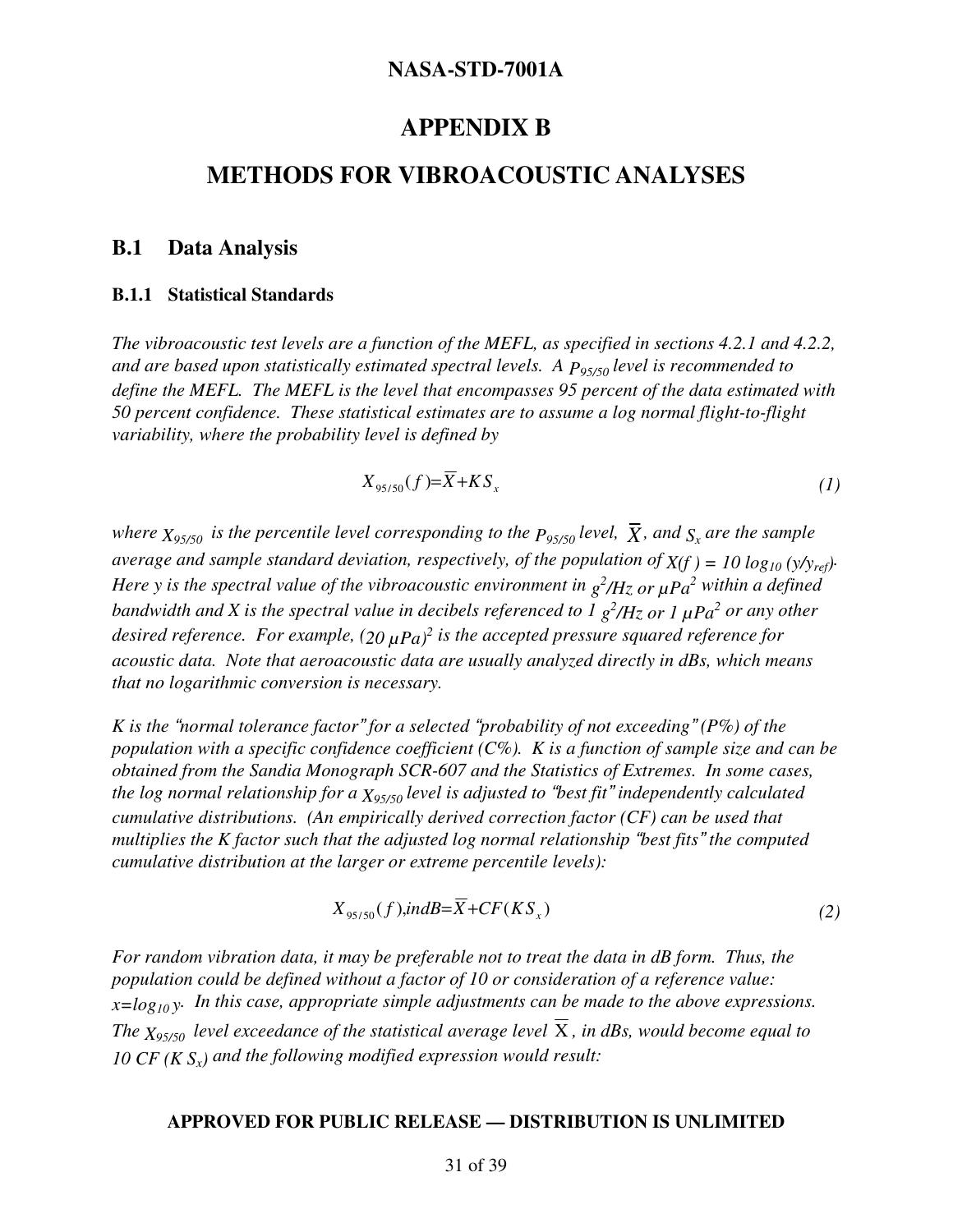$$
Y_{95/50}(f), in \frac{g^2}{Hz} = 10^{(\bar{X} + CF(S_x))}
$$
\n(3)

*In this case, the statistical terms X95/50,* X *, and S<sup>x</sup> are computed for a population defined as*   $x = log_{10y}$ .

*Even though a log normal distribution or modified form was selected as the baseline descriptor, based on the past experience of many investigators, this does not preclude the use of another distribution if it can be shown that it produces a satisfactory fit to the data (refer to NASA TN-D-2158, Statistical Techniques for Describing Localized Vibratory Environments of Rocket Vehicles).* 

*In summary, the recommended procedure for statistical analysis is:* 

- *1. Calculate the common logarithm of the data (except for data already in dB form).*
- *2. Calculate the mean and standard deviation of the logarithmic data.*
- *3. Use the appropriate equation above to calculate the P95/50 level.*

#### **B.1.2 Fill Effects**

*The following methodology may be used to adjust the acoustic spectrum to account for payload fill effects:* 

 *1. Calculate the payload volume, Volpayload, in a zone of interest.* 

 *2. Calculate the empty fairing/cargo bay volume (with the same length as the payload zone), Volempty.* 

 *3. Use the results of steps 1 and 2 to calculate the ratio of the payload volume to the empty fairing/cargo bay volume, Volratio.* 

$$
Vol_{ratio} = \frac{Vol_{payload}}{Vol_{empty}}
$$

 *4. Calculate an average gap distance (Hgap) between the payload surface and the fairing/cargo bay surface.* 

 *5. Use the following equation to calculate the acoustic fill effect in dB, as a function of frequency (f).* 

#### **APPROVED FOR PUBLIC RELEASE — DISTRIBUTION IS UNLIMITED**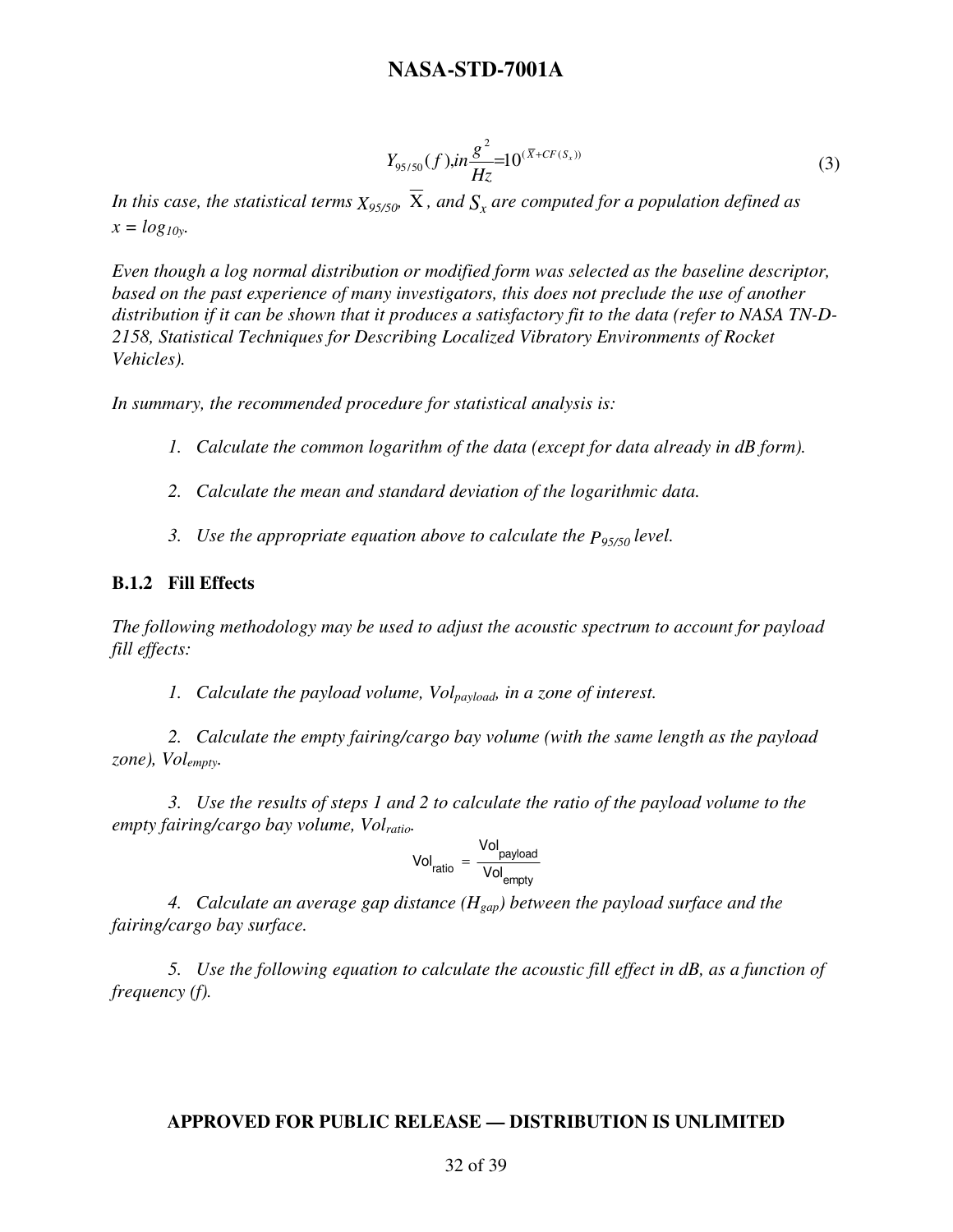Fill Factor (dB) = 10 Log 
$$
10 \left[ 1 + \frac{c_a}{2f H_{gap}} \right]
$$

$$
1 + \left[ \frac{c_a}{2f H_{gap}} \right] \left( 1 - \text{Vol ratio} \right)
$$

*where:* 

*ca is the speed of sound in air (typically 344.4 meters/second (1130 feet/second)).* 

*f is the 1/3-octave band center frequency (Hz).* 

*Hgap is the gap distance between the payload and the fairing/cargo bay wall.* 

*Volratio is the volume ratio of the payload volume to the empty fairing/cargo bay volume, for a given payload zone length.* 

*6. Determine the acoustic levels for the empty fairing/cargo bay. In many cases the acoustic spectrum provided for a specific launch vehicle includes a baseline fill factor. If applicable, subtract any baseline fill factor from the acoustic spectrum to derive the acoustic levels for the empty fairing/cargo bay volume.* 

 *7. Add the fill effect results of step 5 to the acoustic levels specified for the empty fairing/cargo bay. (Example: 4 dB fill effect + 130 dB empty SPL = 134 filled SPL).*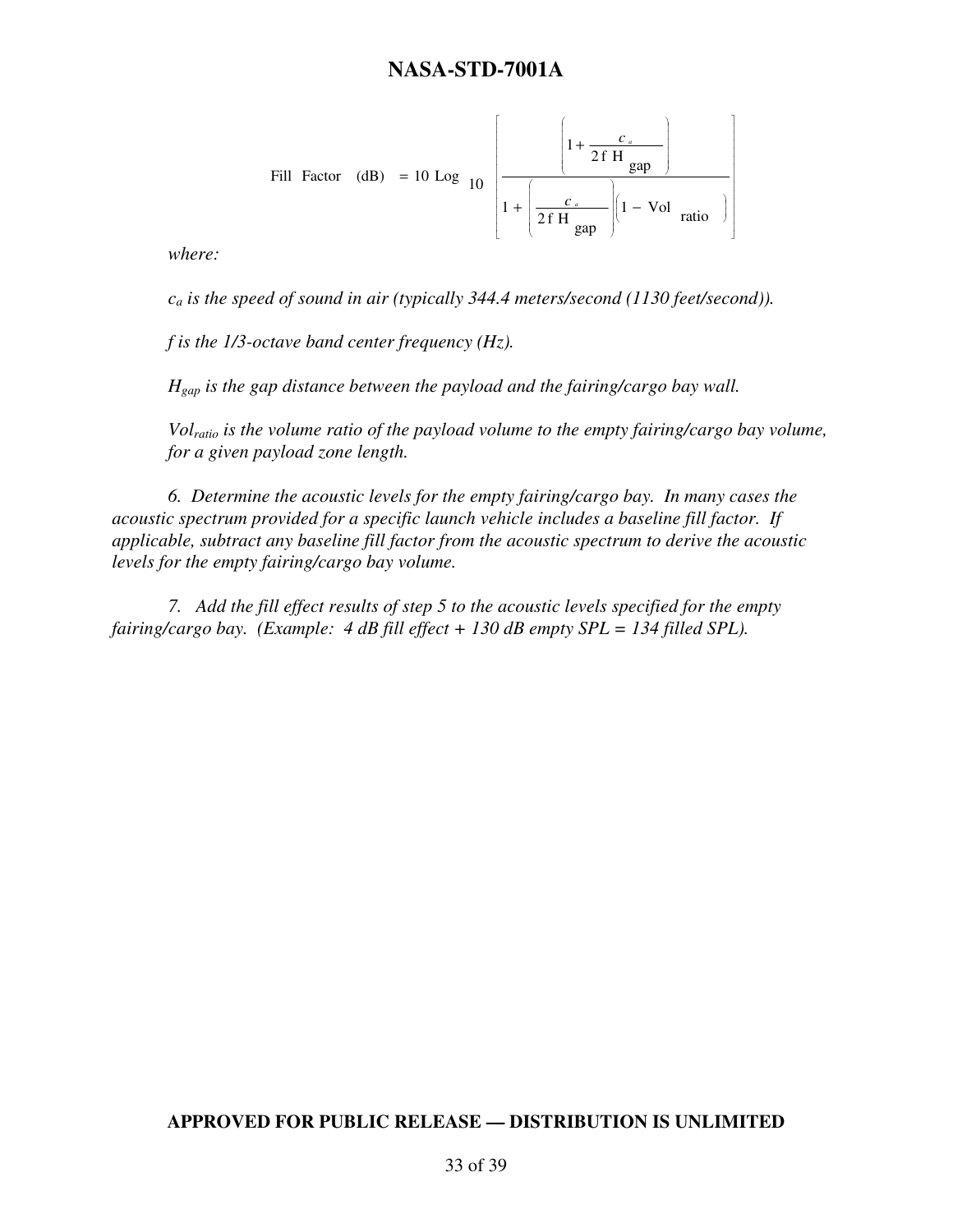

**Figure 1—Fill Factor Design Chart**

*Figure 1 is a design chart that illustrates the fill effect obtained from the fill effect equation versus a dimensionless frequency (f Hgap / ca), for various Volratio. The percent volume fill shown in figure 1 is relative to the empty fairing/cargo bay volume, and the increase due to the fill effect should be applied to the acoustic level for the empty fairing/cargo bay with any baseline fill effects removed.* 

*Fill effects greater than those predicted are possible in individual 1/3-octave bands at low frequencies. These exceedances are due to unique payload geometries that cause shifting of acoustic modes (refer to NASA LeRC's Acoustic Fill Effect Test Program and Results). If the payload structure is acoustically sensitive at low frequencies, then further analysis such as acoustic finite element analysis (FEA) may be warranted.*

*Because of the unique acoustic modes created for each payload and fairing/cargo bay combination, caution should be used when interpreting flight data fill effects and applying them to another payload and fairing/cargo bay combination, which is geometrically dissimilar.*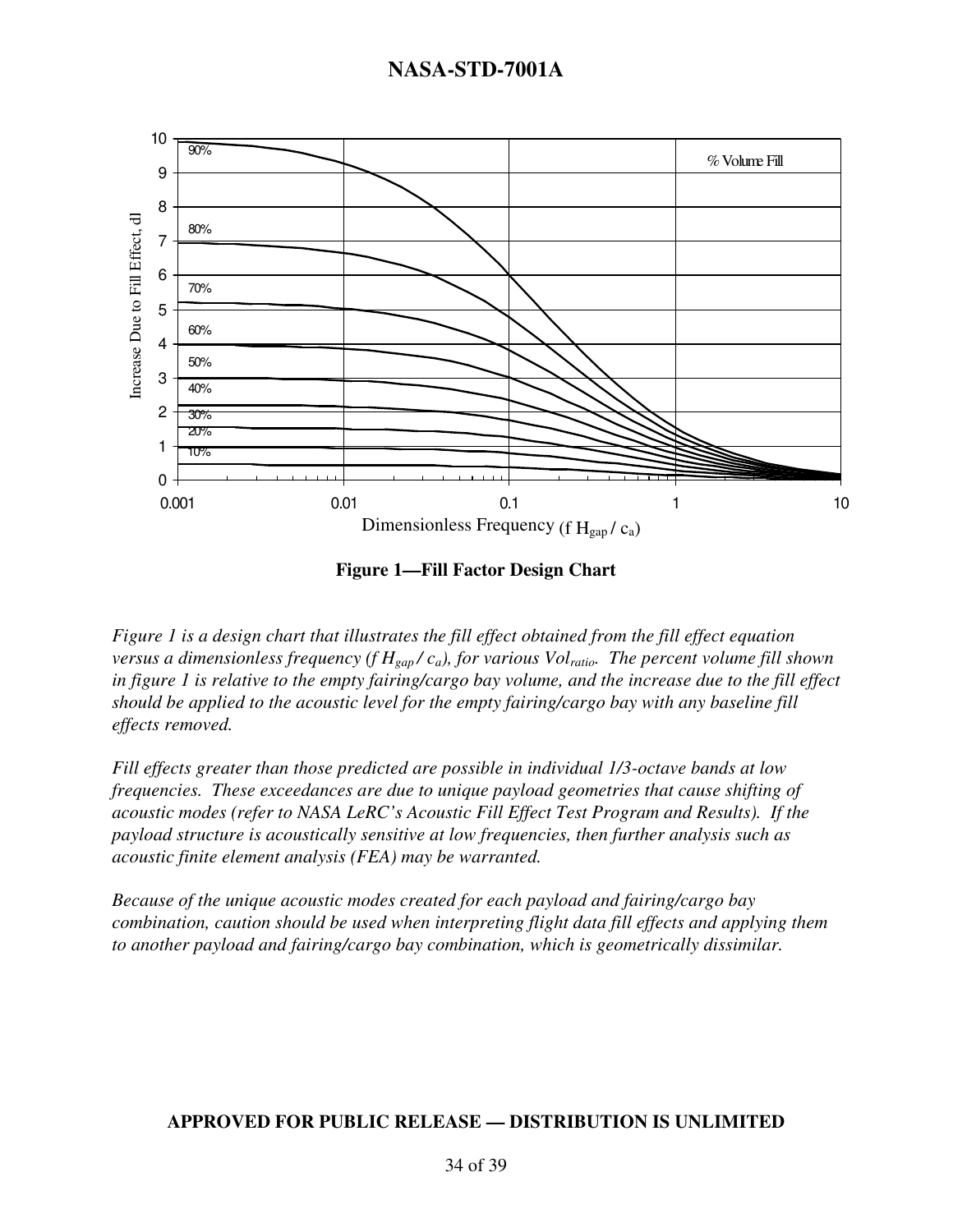#### **B.1.3 Mass Attenuation of the Minimum Workmanship Vibration Level**

*The plateau acceleration spectral density level (ASD) may be reduced for components weighing between 50 and 200 kg ( 110 and 440 lb) according to the component weight (W) up to a maximum of 6 dB as follows:* 

|                     | Weight in kg          | Weight in lb         |
|---------------------|-----------------------|----------------------|
| <i>dB</i> reduction | $=$ 10 $log(W/50)$    | 10 log(W/110)        |
| ASD (plateau) level | $= 0.04 \cdot (50/W)$ | $0.04 \cdot (110/W)$ |

*The sloped portions of the spectrum are maintained at plus and minus 3 dB/oct. Therefore, the lower and upper break points, or frequencies, at the ends of the plateau become:* 

- *FL = 80 (50/W) [kg] FL = frequency break point low end of plateau = 80 (110/W) [lb]*
- *FH = 500 (W/50) [kg] FH = frequency break point high end of plateau = 500 (W/110) [lb]*

*The test spectrum should not go below 0.01 g<sup>2</sup> /Hz. For components whose weight is greater than 200-kg or 440 pounds, the workmanship test spectrum is 0.01 g<sup>2</sup> /Hz from 20 to 2000 Hz with an overall level of 4.4*  $g_{rms}$ *. The mass-attenuated workmanship spectrum is shown in figure 2.* 



**Figure 2—Mass Attenuated Workmanship Vibration Spectrum**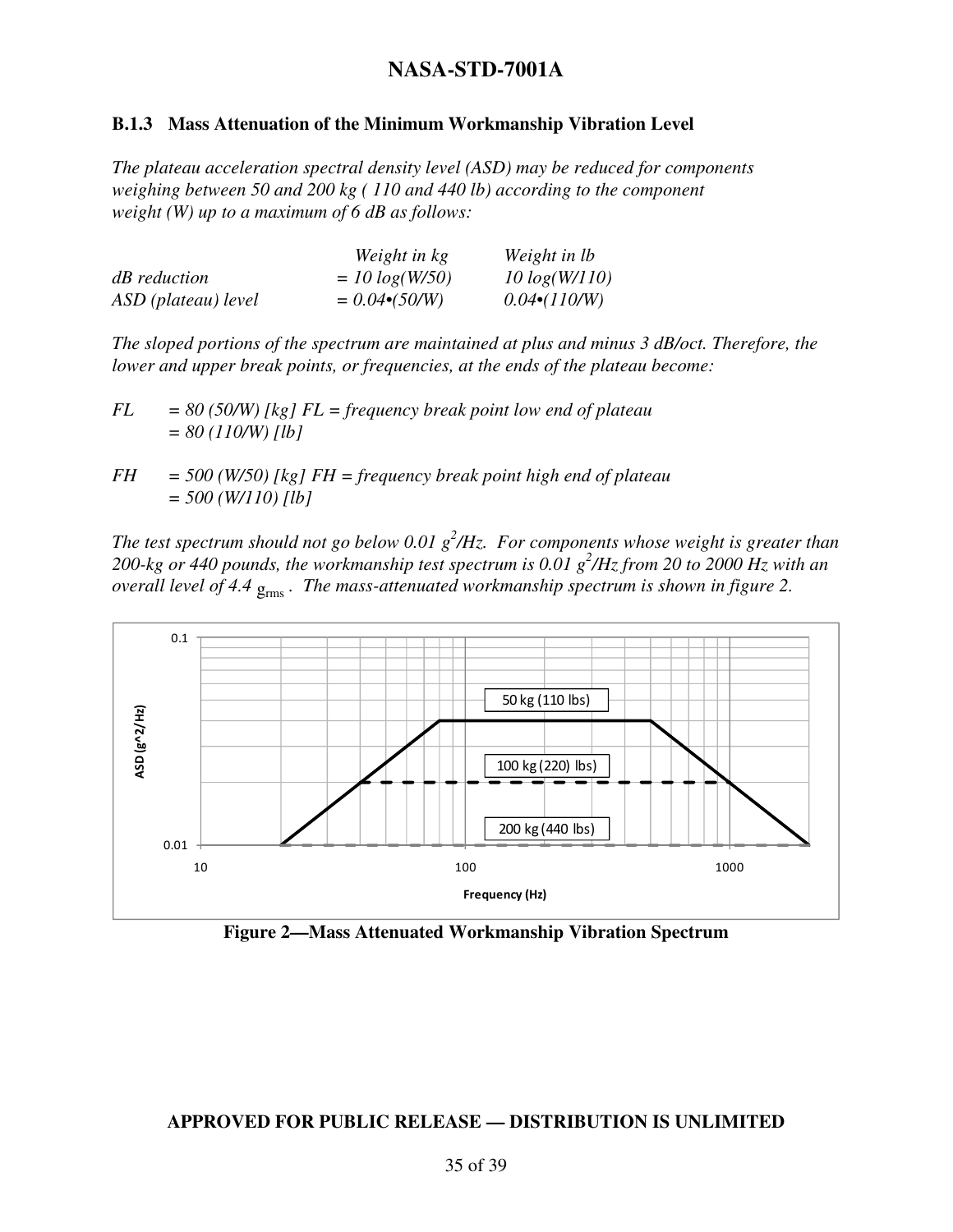#### **B.2 Analysis Methods**

#### **B.2.1 SEA**

*SEA is a technique to analyze and predict the vibroacoustic response of a complex system by calculating the energy flow between subsystems. Manning (refer to NASA TN-D-2158) describes SEA as follows: "Statistical: take a statistical approach toward the calculation of resonance frequencies and mode shapes; Energy: use vibratory energy and power flow to derive equations of motion; Analysis: maintain parameter dependence to allow for design changes and improvements." Manning (refer to Structural Acoustics Using Statistical Energy Analysis) further defines the key SEA parameters to be: "modal density, damping loss factor, coupling loss factor and mechanical conductance." Further insight into SEA theory and applications may be found in Structural Acoustics Using Statistical Energy Analysis and Statistical Energy Analysis of Dynamical Systems: Theory and Applications.* 

*SEA supplements the analyst's other tools for predicting vibroacoustic response of structures, such as scaling, FEA, BEA, and hybrid methods which combine FEA and SEA techniques. SEA covers the medium- to high-frequency range (typically several hundred Hz and higher). Although scaling techniques may be accurate in the mid- to high-frequency range, a database of similar structure is not always available. SEA allows new structure designs to be evaluated. Additionally, SEA modeling does not require the detailed structural modeling that FEA, BEA, and hybrid do; therefore, SEA is both less expensive and quicker to perform than the other methods and easily allows for parameter redesign analysis. However, the SEA method does a poor job of predicting vibroacoustic response in frequency ranges in which the structure has few modes within the bandwidth of interest. Therefore, most SEA results are not accurate in the mid- to low-frequency range. In addition, SEA provides results that represent the spatially averaged spectral response of the structure. If localized response quantities (acceleration, force, or stress) are desired, these must be estimated from the SEA results or may require that alternate analysis methods to be used.* 

*SEA has been used to solve a variety of aerospace problems. For many years, the most widely used and most thoroughly validated SEA program was the Vibroacoustic Payload Environmental Prediction System (VAPEPS). However, JPL has stopped maintaining the VAPEPS code and providing user support to the aerospace community. Today, there are a number of commercial SEA codes available; among the most common are SEAM (Cambridge Collaborative, Inc.) and VA-One (ESI Group).*

#### **B.2.2 FEA**

*FEA is a technique for analyzing complex structures by subdividing the structure into a finite number of smaller idealized structural elements that are interconnected through a grid system. The structural elements specify characteristics, such as material properties, mass distribution, and external distributed loads while the grid system specifies characteristics, such as structural geometry, external point loads, and boundary constraints. The elements, with their corresponding grid points, are then*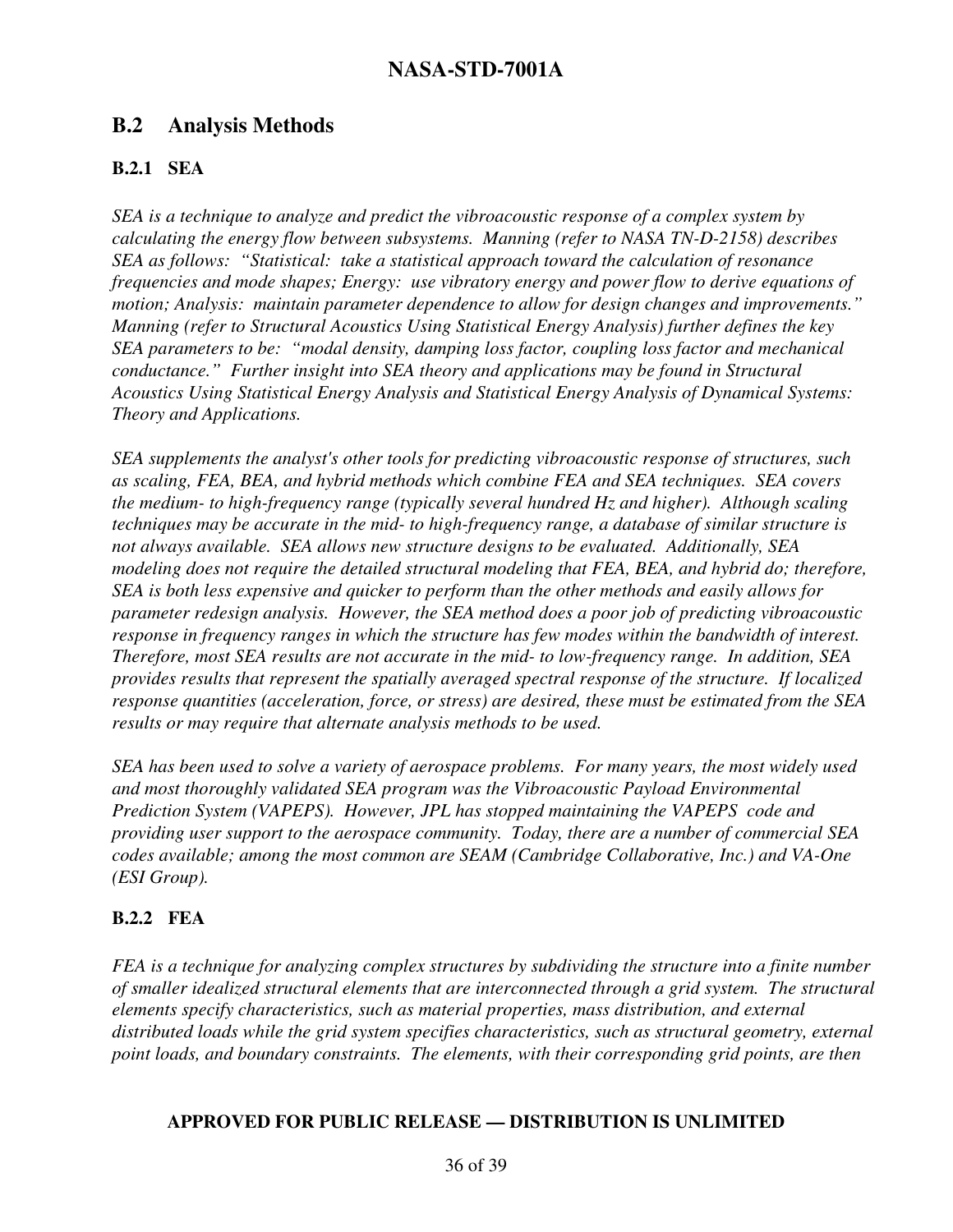*assembled into an overall structural model that can be used to analyze stress, vibration, or other static and dynamic structural characteristics.* 

*FEA has its roots in aerospace applications. Aircraft companies did significant early work in this field in the 1950s and 1960s; and the first widely used FEA program, NASA Structural Analysis (NASTRAN), was originally developed by NASA for the NASA/contractor community. There are a variety of commercially available FEA programs in addition to NASTRAN (e.g., among the most common are ANSYS, ABAQUS, STARDYNE, ALGOR, and COSMOS).* 

*Vibroacoustic analysis has remained mostly outside the realm of traditional FEA applications, mainly because of the relatively large effort required in modeling the acoustic field, which for most aerospace applications is induced by aeroacoustic rocket engine noise and aerodynamic flow. Instead, SEA (section B.2.1), BEA (section B.2.3), and Hybrid techniques are often used to predict the structural vibroacoustic response. Although the SEA methodology is powerful, at lower frequencies (typically below a few hundred Hz), SEA's underlying assumptions regarding modal density result in predictions that are invalid. But FEA, BEA, and Hybrid techniques provide alternative methodologies for making vibroacoustic predictions in this frequency range.* 

*Two different types of FEA methods exist for predicting acoustic response. The acoustic FEA approach models both the structure and the acoustic fluid (typically air) with finite elements to simulate how the system responds to vibroacoustic input. This method provides accurate predictions but developing the models for this type of analysis is very cumbersome and requires very fine mesh sizes to accurately represent the structure-fluid interaction.* The acoustic FEM modeling technique is primarily used for interior noise studies, modal analysis, and damping treatments. *Traditional FEA can be used to predict vibroacoustic response by applying random pressure fields to the surfaces of the model. This approach, also called the "Patch Method," has the advantage that existing structural models can be used. However, the patch method requires assumptions about the correlation of the pressure load over a given surface as a function of frequency and cannot easily replicate physical behaviors, such as near field effects, edge effects, and double-sided pressure loading on exposed surfaces. These effects are usually accounted for by frequency-dependent scaling factors which are applied to the input and response results. Care must be taken in defining the appropriate scaling factors or else the patch method may significantly over- or under-predict acoustic response. Typically the patch method tends to be conservative below approximately 200 Hz but requires validation against test data from similar structures to provide useful results in higher frequency ranges.* 

#### **B.2.3 BEA**

BEA is a deterministic approach and is able to predict the acoustic-induced structural vibration in frequency domain, the sound fields in open and closed spaces, and sound field radiated by vibrating structures. The BEA method models the structure with finite elements discussed in section B.2.2 but uses boundary elements to model the fluid. The accuracy of the predicted results depends upon the fidelity of the finite element model.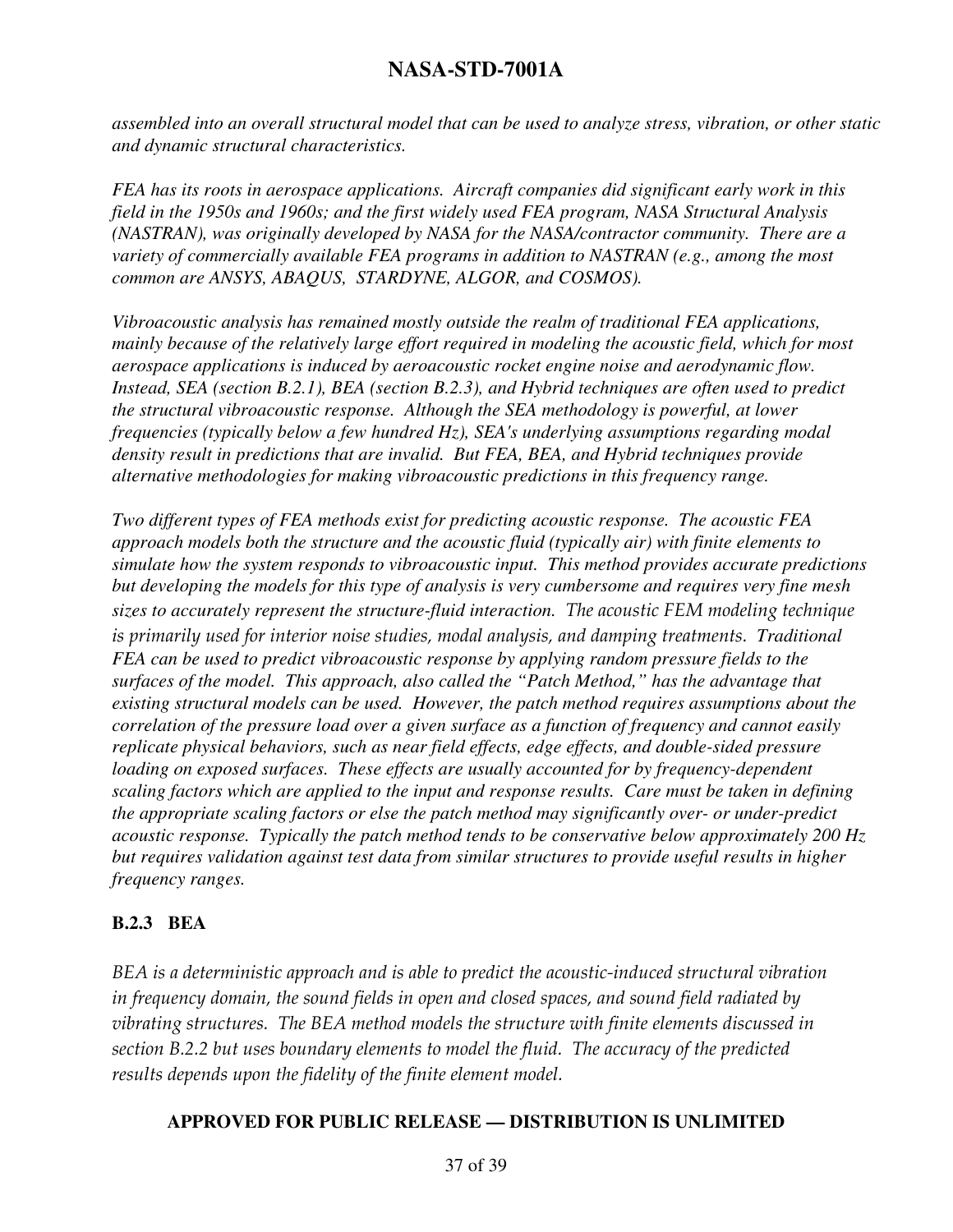In section B.2.1, the SEA vibroacoustic modeling technique was discussed in some detail. SEA is applicable to the frequency range of structures that have adequate modal densities. The BEA method that couples the structure (finite element) and fluid (boundary element) is a method applicable to the low- to mid-frequency range. Several commercial BEA codes have emerged in the last decade or so. The codes most commonly used by the aerospace community are SYSNOISE and VA-One. Unlike the finite element based acoustic methods which require very large models to get accurate results, the meshing requirements for the boundary element method are greatly simplified.

#### **B.2.4 Complete Analytical Tools**

The analyst may need to combine different methods of analysis discussed in sections  $B2.1-$ B.2.3 to obtain a complete vibroacoustic solution for structures impacted by acoustic pressures. In the mid-frequency range, new hybrid methods are emerging that combine SEA with FEA.

However, the development of the new hybrid methods is in their infancy and awaits verification using experimental data. In general, BEA and acoustic FEA techniques are applicable to the low- to mid-frequency range, the hybrid SEA/FEA methods are applicable to the mid-frequency range, and SEA to the high-frequency region. As mentioned in section B.2.2, the patch method can also be used to derive structural response predictions in the low-frequency range using standard FEA techniques, but care must be taken when using this approach to account for physical effects not represented by the analysis so as to prevent significant over- or underprediction of response.